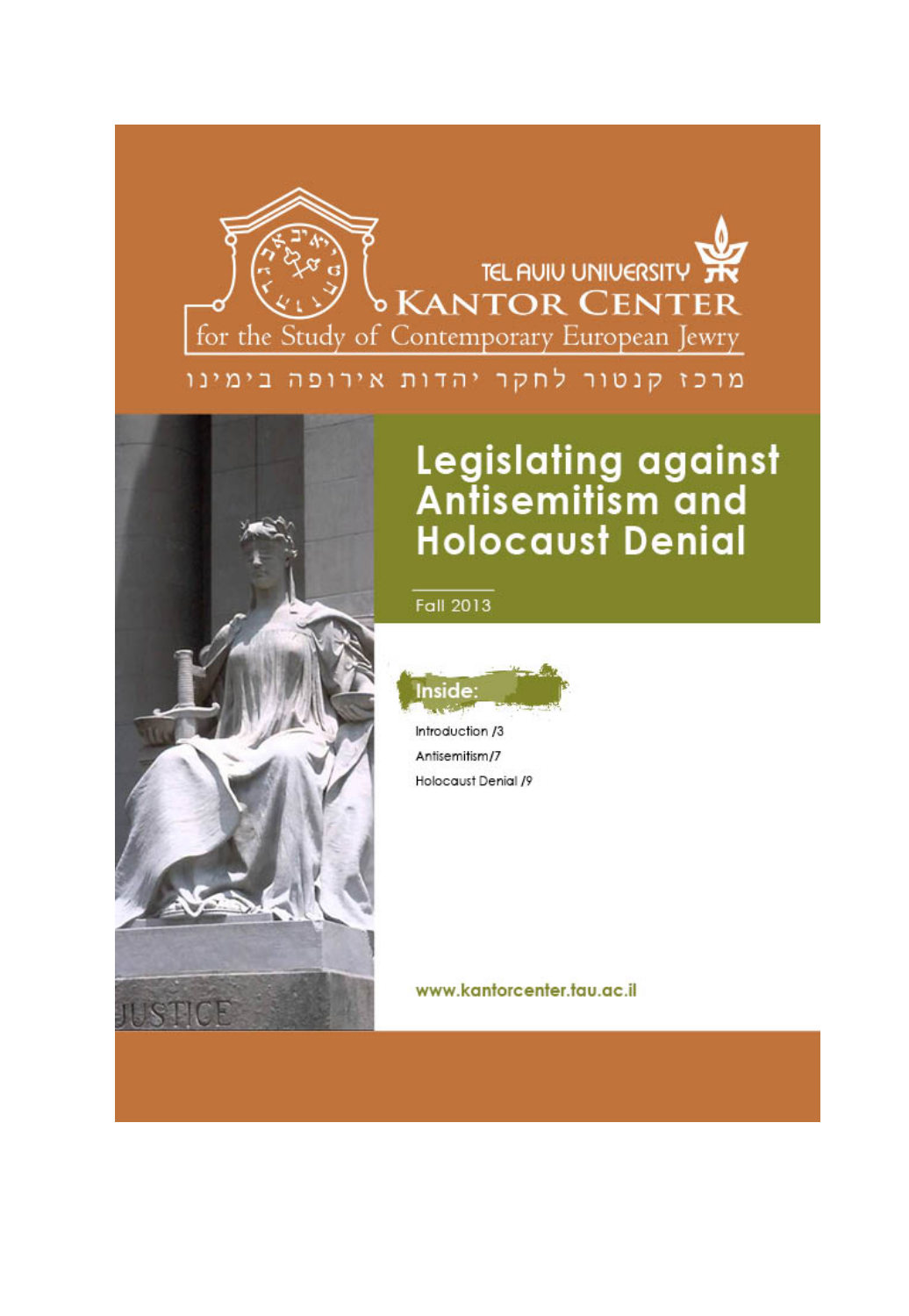Prepared by Adv. Talia Naamat and Ms. Idit Deutch. Consultants: Prof. Dina Porat, Adv. Nina Osin. Compiled from *Legislating for Equality, A Multinational Collection of Non‐Discrimination Norms*, *Vol. I: Europe and Vol. II: Americas* (Martinus Nijhoff Publishers, Netherlands).

© The Kantor Center for the Study of Contemporary European Jewry, 2013.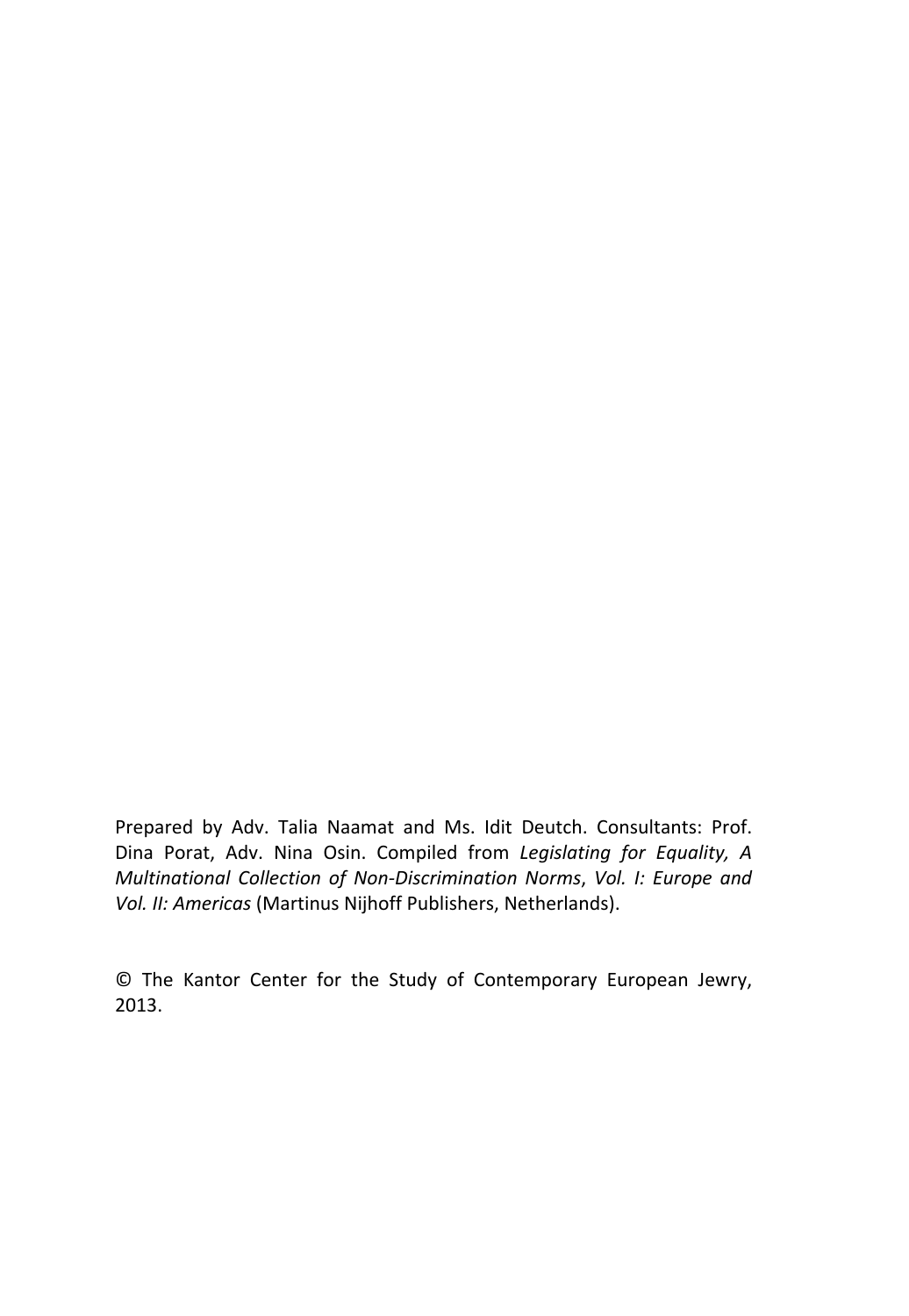

This booklet is a compilation of international, regional and domestic legislation, currently in force, pertaining to Antisemitism and Holocaust denial, and is taken from the laws and conventions in *Legislating for Equality, a Multinational Collection of Non‐Discrimination Norms*, *Vol. I: Europe (2012), Vol. II: Americas (2013)* (Netherlands, Martinus Nijhoff Publishers).

Most European countries have enacted, and with greater momentum during the past decade, general provisions prohibiting crimes motivated by racist, religious and ethnic hatred ("hate crimes") and incitement to hatred, racism and discrimination ("hate speech")<sup>[1](#page-2-0)</sup>, in which antisemitic motivation is not specifically mentioned but generally considered subsumed within the categories of religion, race or ethnicity. This is an understandable legal perspective, since the law aims towards universality as opposed to particularity. On the other hand, many have argued that Antisemitism cannot be squarely pegged into one of the above‐mentioned categories because it stems from a unique combination of religious, racial, economic and politically based hatred, against the Jewish people, which consist in itself a rare combination of religion and ethnicity. As will be shown herein, few national penal codes include a specific description or mention of Antisemitism. Similarly, Antisemitism is not mentioned in any legally binding international or regional treaties or conventions, but rather in resolutions and declarations.

<span id="page-2-0"></span> $1$  Note, all EU Member States' legislation includes laws prohibiting hate speech.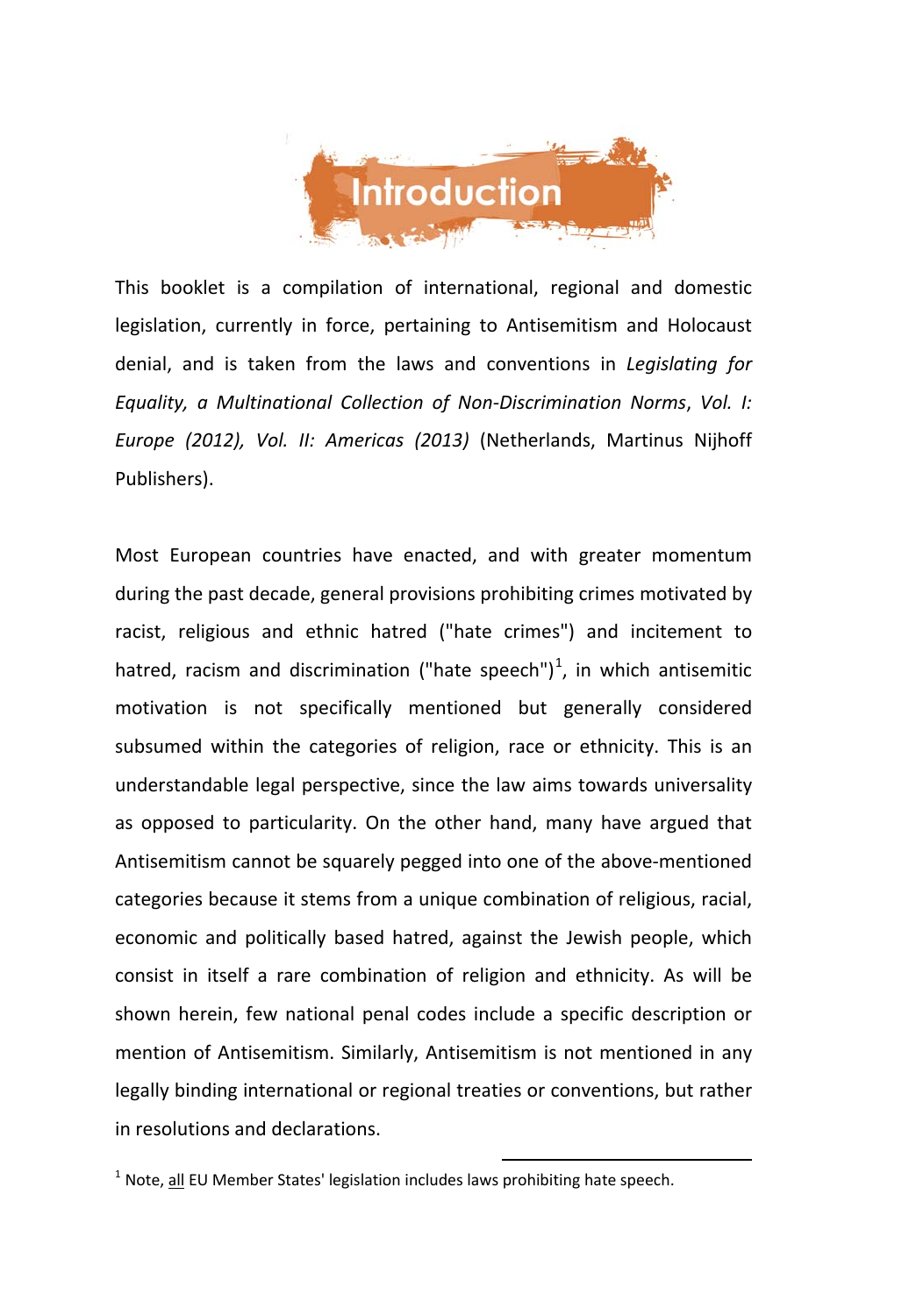The drafting process of the *European Union Framework Decision on Combating Racism and Xenophobia of 2008* (the "Framework Decision")[2](#page-3-0) exemplifies this: Due to some Member States' objection, Antisemitism is not mentioned in the final *Framework Decision* (except once in the preamble), even though it had appeared prominently in earlier drafts.

**Holocaust denial** constitutes a modern (i.e., post World War II), manifestation of Antisemitism. The *Framework Decision* called upon the Member States to enact minimal standards<sup>[3](#page-3-1)</sup> for, *inter alia*, the criminal prohibition of denial, justification and gross trivialization of Holocaust and genocide. The European Commission will publish a report by the end of 2013 on the compliance of Member States' with the *Framework Decision*. Moreover, the Commission has stated it will initiate "infringement proceedings" against non‐compliant States.

Before 2008, fourteen countries had adopted Holocaust denial laws (ten of which members of the European Union): Austria, Belgium, Czech Republic, France, Germany, Lithuania, Israel, Liechtenstein, Luxembourg, Poland, Romania, Slovakia, Spain<sup>[4](#page-3-2)</sup>, and Switzerland. Following the *Framework Decision*, several European countries added or amended existing clauses, including: Hungary, Latvia, Macedonia, Malta, and Slovenia.

<span id="page-3-0"></span> $2$  Council Framework Decision 2008/913/JHA of 28 November 2008 on combating certain forms and expressions of racism and xenophobia by means of criminal law.<br>
<sup>3</sup> The minimal standard set in the Framework Decision is the criminalization of Holocaust

<span id="page-3-1"></span>or genocide denial when it is "carried out in a manner likely to incite to violence or hatred against such a group or a member of such a group", or only "conduct which is either carried out in a manner likely to disturb public order or which is threatening, abusive or insulting."

<span id="page-3-2"></span> $<sup>4</sup>$  In Spain, the provision prohibiting Holocaust denial was cancelled in 2007 by the</sup> constitutional court, and will be re‐enacted in 2014.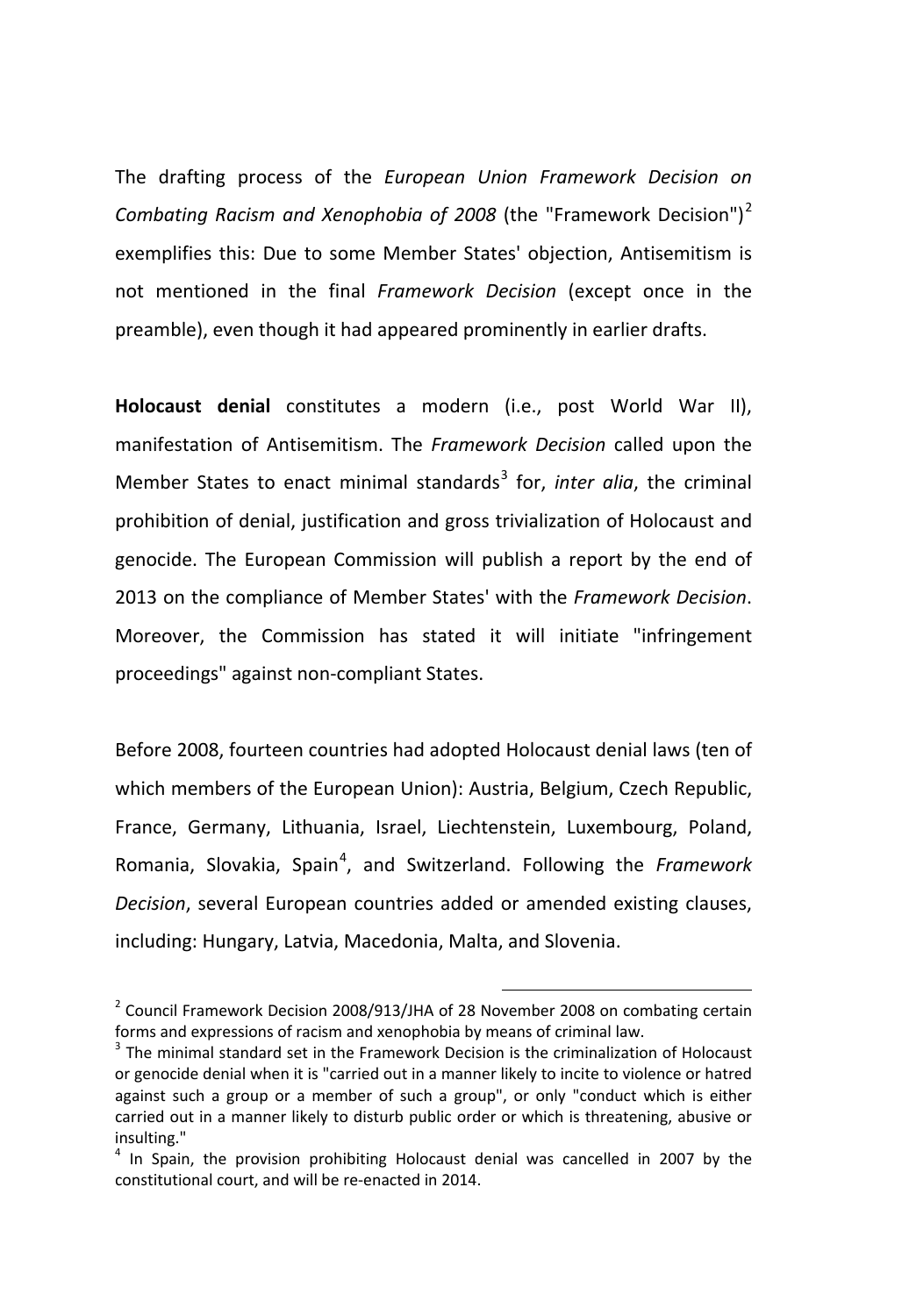Some countries chose not to add new provisions, claiming that specific Holocaust denial provisions were unnecessary, as Holocaust denial was a form of incitement to hatred. As such, the general incitement to hatred clauses would be applicable. The Netherlands, the United Kingdom and Sweden, for example, choose to prosecute Holocaust denial under their general criminal prohibitions of "incitement to hatred" or "collective insult".

In implementing the *Framework Decision*, some eastern and central European States enacted Holocaust and genocide denial laws. Many such laws, however, are drafted in a manner **equating Nazi crimes with Communist crimes**. Hungary, for example, enacted a new penal code provision on Holocaust denial in 2010, drafted as follows:<sup>[5](#page-4-0)</sup>

*"The person who publicly denies, doubts or trivializes the genocides and other crimes against humanity committed by the national socialist and communist regimes, commits a felony and shall be punished with imprisonment of up to three years."*

Further to this provision's enactment, the first case on Holocaust denial was brought before the Hungarian court in 2012. The court convicted the perpetrator for holding a banner during a rally reading "*the Shoah didn't happen*". Interestingly, while the law stipulates a maximum three year sentence, the court ordered the person to visit the local Holocaust memorial center and submit an account of the experience.

<span id="page-4-0"></span> $<sup>5</sup>$  Act LVI of 2010, entered into force on 23 July 2010.</sup>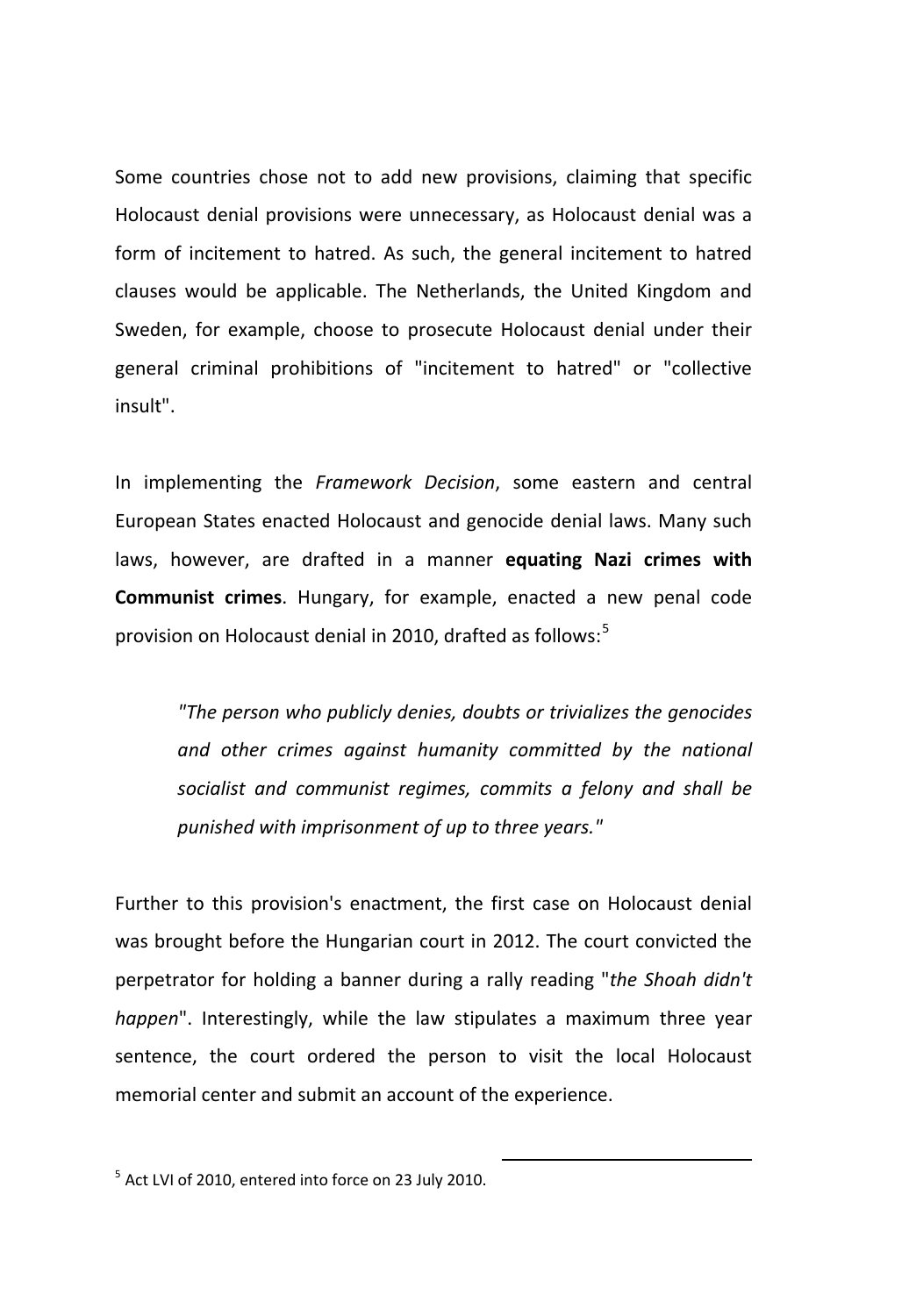Holocaust denial provisions have also been tested in **national constitutional courts** and the **European Court of Human rights**, with varying results. In general, constitutional courts in EU states have ruled that outlawing Holocaust denial does not contradict the right to freedom of expression<sup>[6](#page-5-0)</sup>. The 2007 Spanish Constitutional Court case against Pedro Varela was a notable exception. The Court ruled that the penal code provision prohibiting Holocaust denial was unconstitutional, since it violated the right to freedom of expression. The provision was subsequently cancelled. Since then the article has been redrafted, ostensibly to withstand future constitutionality tests, and will enter into force in 2014.

Most petitions filed before the European Court of Human Rights, claiming that the right to freedom of expression, granted under the European Convention on Human Rights<sup>[7](#page-5-1)</sup> was violated by the national country's prohibition of Holocaust denial, have been declared inadmissible. For the past decade, the European Court has consistently held that Holocaust denial constitutes a form of hate speech<sup>[8](#page-5-2)</sup>, and that the right of freedom of expression does *not* protect any expressions which deny "clearly established historical facts". Requesting the Court's protection in such cases was considered an "abuse of rights".<sup>[9](#page-5-3)</sup> More generally, the Court has ruled that any expressions which serve to undermine the fundamental

<span id="page-5-0"></span><sup>6</sup> Dr. Laurent Pech, *The Law of Holocaust Denial in Europe: Towards a (qualified) EU‐wide Criminal Prohibition*, Jean Monnet Working Paper No. 10/09, *available at*: http://centers.law.nyu.edu/jeanmonnet/papers/09/091001.pdf. <sup>7</sup>

<span id="page-5-1"></span> $^7$ Guaranteed under Article 10 of the European Convention on Human Rights and Fundamental Freedoms of 1950.<br><sup>8</sup> For a summary of the Court's position, see: ECHR Case of Lehideux and Isorni V. France,

<span id="page-5-2"></span>Application No. 24662/94.<br><sup>9</sup> See ECHR Case Garaudy V. Germany, Application No. 65831/01.

<span id="page-5-3"></span>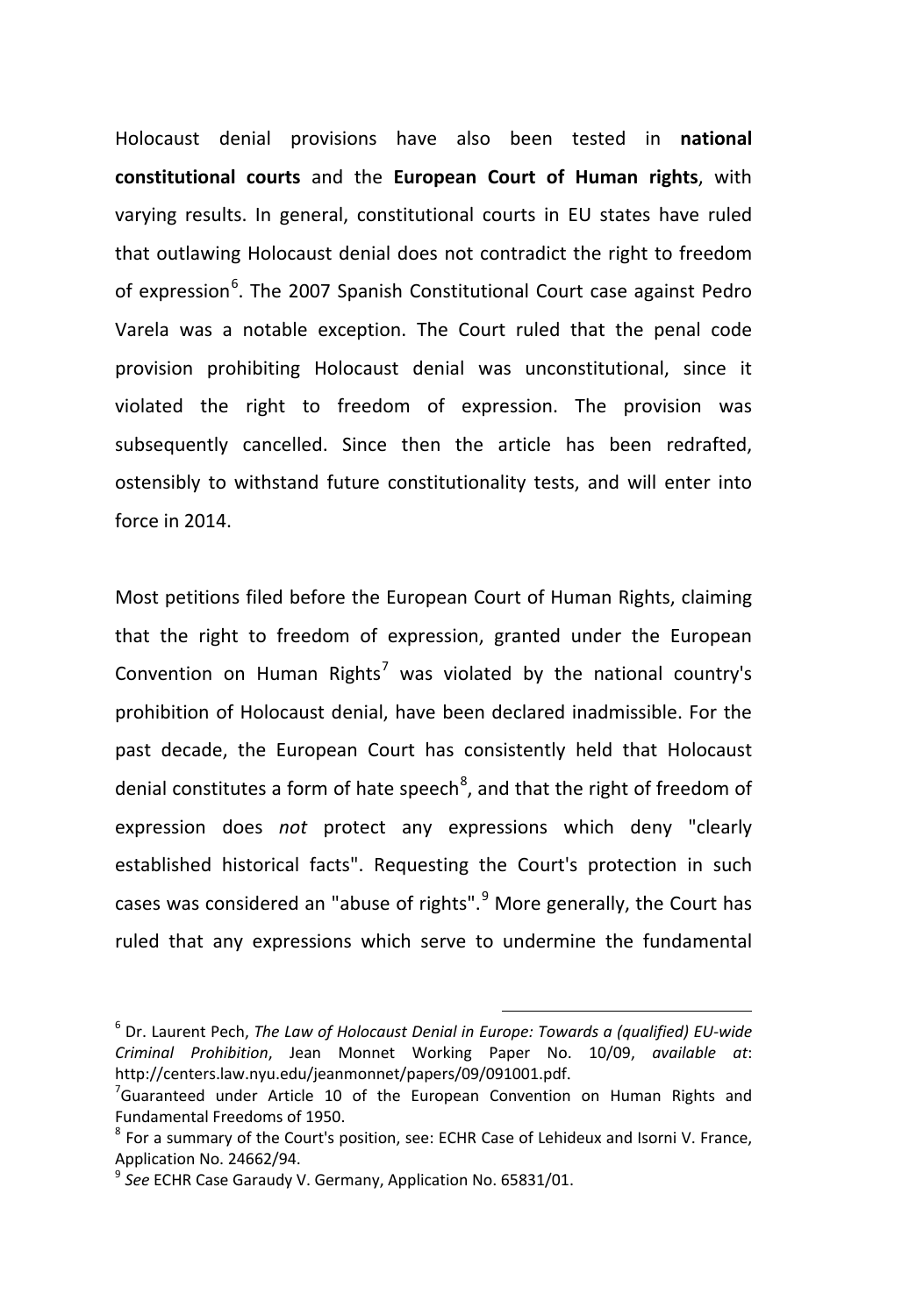principles of the European Convention on Human Rights<sup>[10](#page-6-0)</sup>, and violate the **rights of others**[11,](#page-6-1) do not warrant the Convention's protection.

We hope this booklet will contribute to a clear understanding of the current legal framework in place, and enable the refining and updating of laws on Antisemitism and Holocaust denial, wherever necessary.

Talia Naamat, Adv. The Kantor Center

<span id="page-6-0"></span><sup>10</sup> The European Convention on Human Rights and Fundamental Freedoms of 1950.

<span id="page-6-1"></span> $11$  "Prohibition of abuse of rights" is provided under Article 17 of the European Convention on Human Rights and Fundamental Freedoms of 1950.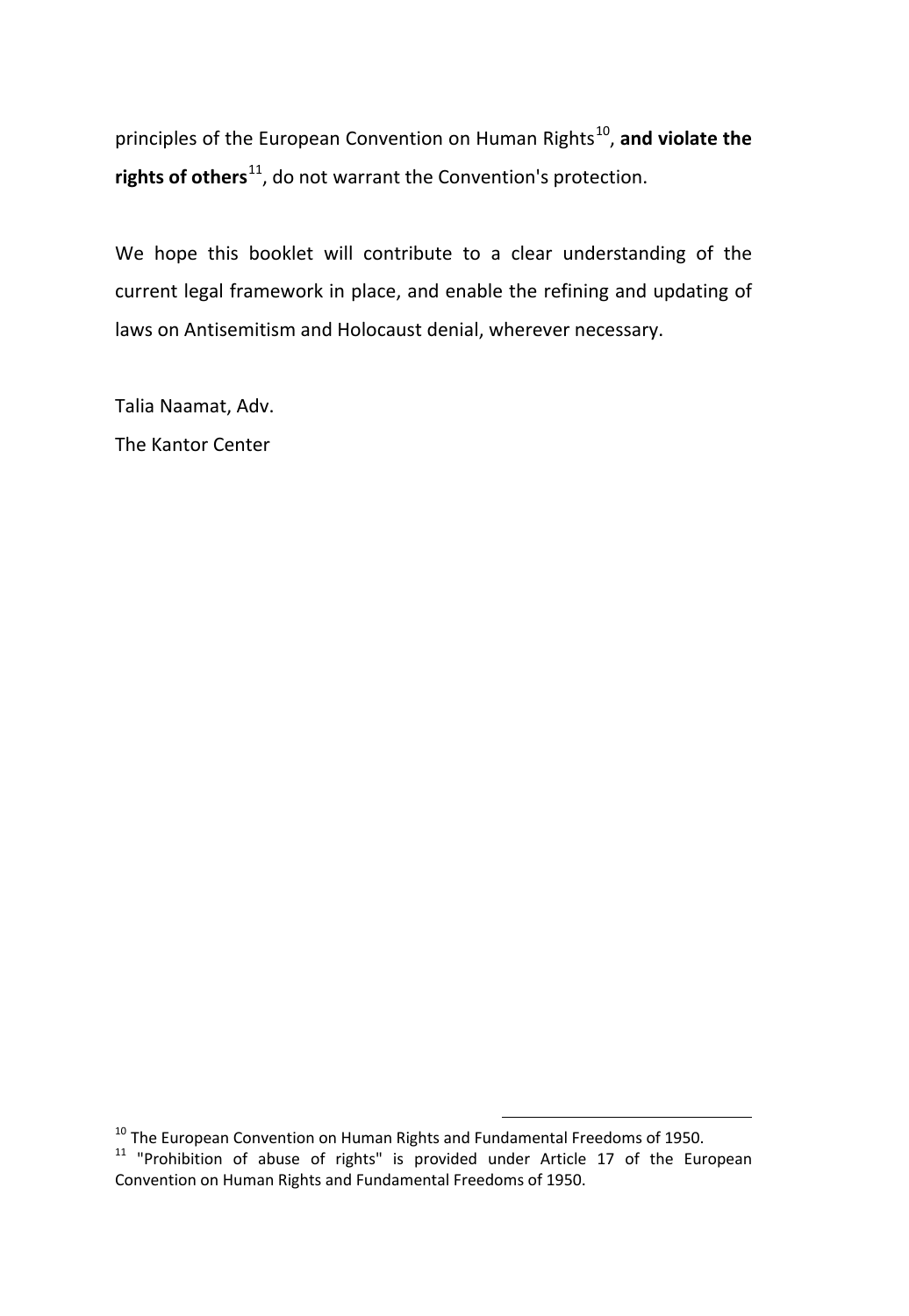

*As mentioned above, very few national laws mention specifically "antisemitism". Likewise, in the international and regional realm, while the fight against Antisemitism is mentioned in resolutions and declarations, its mention is omitted from legally binding conventions and treaties.* 

#### **DOMESTIC LAWS MENTIONING ANTISEMITISM**

| <b>COLOMBIA</b> | PENAL CODE<br><b>OF</b><br>2000,<br>AS<br>AMENDED<br>IN<br>2011<br><b>ARTICLE 102</b>                                                                           | "Whosoever, by any means spreads ideas<br>doctrines which cause or promote<br>or<br>genocide or anti-Semitism or justify or claim<br>rehabilitate regimes or institutions<br>to<br>espousing practices leading thereto shall be<br>punished with imprisonment for a period of<br>ninety - six to one hundred and eighty<br>months, a fine equivalent to six hundred<br>and sixty $-$ six and two thirds to one<br>thousand five hundred current<br>legal<br>monthly<br>minimum<br>and<br>wages<br>disqualification from the exercise of public<br>rights and functions for eighty to one<br>hundred and eighty months." |
|-----------------|-----------------------------------------------------------------------------------------------------------------------------------------------------------------|-------------------------------------------------------------------------------------------------------------------------------------------------------------------------------------------------------------------------------------------------------------------------------------------------------------------------------------------------------------------------------------------------------------------------------------------------------------------------------------------------------------------------------------------------------------------------------------------------------------------------|
| <b>FRANCE</b>   | LAW COMBATING<br>ALL RACIST, ANTI-<br><b>SEMITIC</b><br>OR<br>ХЕМОРНОВІС<br><b>ACTIVITIES</b><br>OF<br>1990,<br>AS<br>AMENDED<br>IN<br>2004<br><b>ARTICLE 1</b> | ""All discrimination based on membership<br>or non-membership to an ethnic group, a<br>race or a religion, is forbidden.<br>The State grants that this principle is<br>respected by all laws in force."<br>Note – Antisemitism is mentioned only in the<br>title of the law                                                                                                                                                                                                                                                                                                                                             |
| <b>MEXICO</b>   | FEDERAL<br>PREVENTION AND                                                                                                                                       | ""For the purposes of this Act, the term<br>discrimination shall signify any distinction,                                                                                                                                                                                                                                                                                                                                                                                                                                                                                                                               |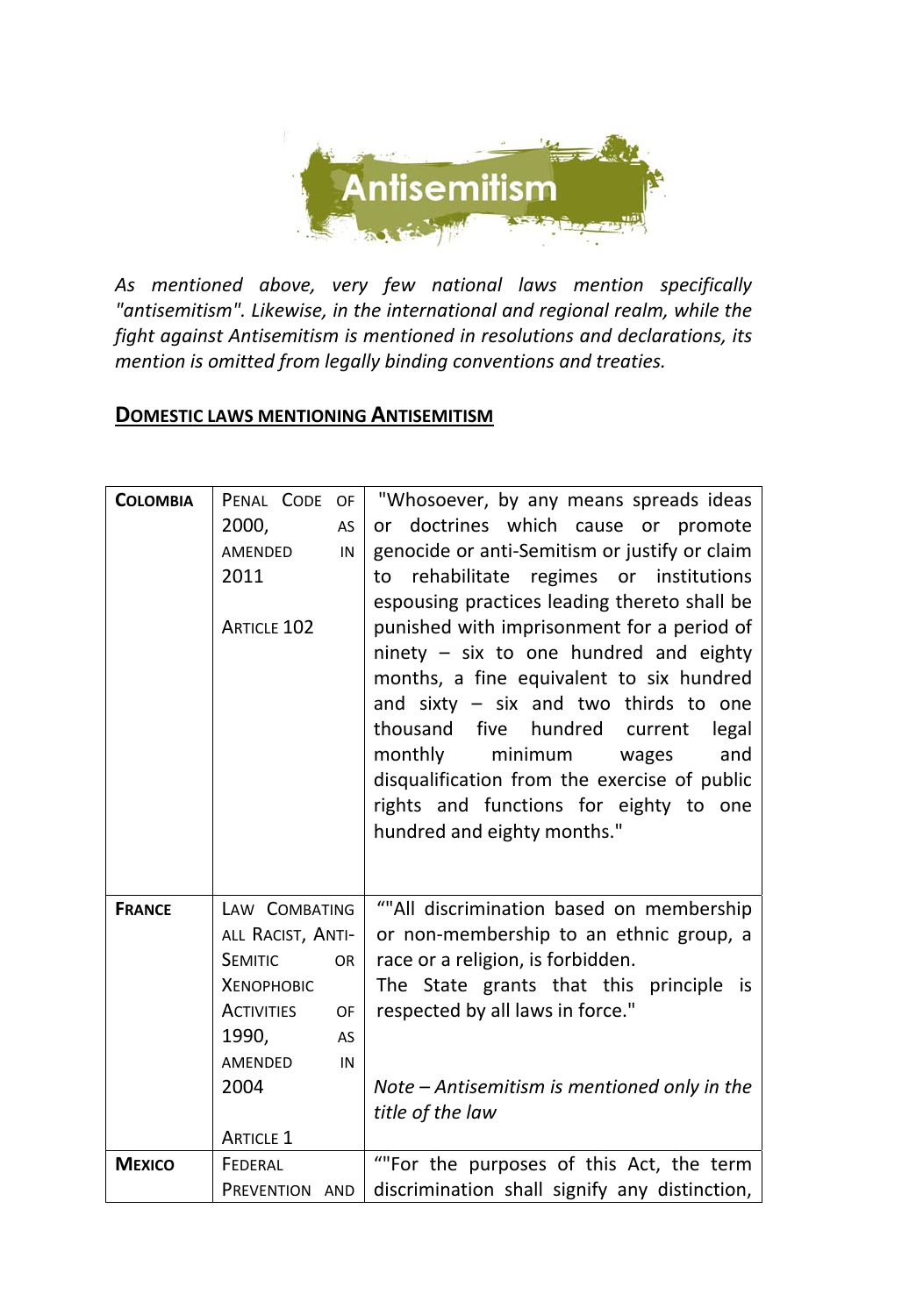|               | <b>ELIMINATION</b><br>OF | exclusion or restriction which, based on                                             |
|---------------|--------------------------|--------------------------------------------------------------------------------------|
|               | <b>DISCRIMINATION</b>    | ethnic or national origin, sex, age, disability,                                     |
|               | ACT OF 2003 (AS          | social or economic status, health conditions,                                        |
|               | AMENDED<br>IN            | pregnancy, language, religion, opinions,                                             |
|               | 2012)                    | sexual preferences, marital status or any                                            |
|               |                          | other grounds, has the effect of preventing                                          |
|               | <b>ARTICLE 4</b>         |                                                                                      |
|               |                          | or annulling the recognition or the exercise                                         |
|               |                          | rights and the actual equality of<br>of                                              |
|               |                          | opportunities of persons. Xenophobia and                                             |
|               |                          | anti-Semitism in any of their manifestations                                         |
|               |                          | understood<br>shall<br>also<br>be<br>to<br>be                                        |
|               |                          | discrimination".                                                                     |
| <b>UNITED</b> | <b>GLOBAL</b>            | "An Act To require a report on acts of anti-                                         |
| <b>STATES</b> | ANTISEMITISM             | Semitism around the world."                                                          |
|               | REVIEW ACT OF            |                                                                                      |
|               | 2004                     | "the Secretary of State shall submit to the                                          |
|               |                          | Committee on Foreign Relations of the                                                |
|               |                          | Senate and the Committee on International                                            |
|               | <b>SECTION 4</b>         | Relations of the House of Representatives a                                          |
|               |                          | one-time report on acts of anti-Semitism                                             |
|               |                          | around the world, including a description                                            |
|               |                          | $of-$                                                                                |
|               |                          | (1) acts of physical violence against, or                                            |
|               |                          | harassment of, Jewish people, and acts of                                            |
|               |                          | violence against, or vandalism of, Jewish                                            |
|               |                          | community institutions, such as schools,                                             |
|               |                          | synagogues, or cemeteries, that occurred in                                          |
|               |                          | each country;                                                                        |
|               |                          | (2) the responses of the governments of                                              |
|               |                          | those countries to such actions;                                                     |
|               |                          | (3) the actions taken by such governments                                            |
|               |                          | to enact and enforce laws relating to the                                            |
|               |                          | protection of the right to religious freedom                                         |
|               |                          | of Jewish people;                                                                    |
|               |                          |                                                                                      |
|               |                          | (4) the efforts by such governments to<br>promote anti-bias and tolerance education; |
|               |                          |                                                                                      |
|               |                          | and                                                                                  |
|               |                          | (5) instances of propaganda in government                                            |
|               |                          | and nongovernment media that attempt to                                              |
|               |                          | justify or promote racial hatred or incite                                           |
|               |                          | acts of violence against Jewish people.                                              |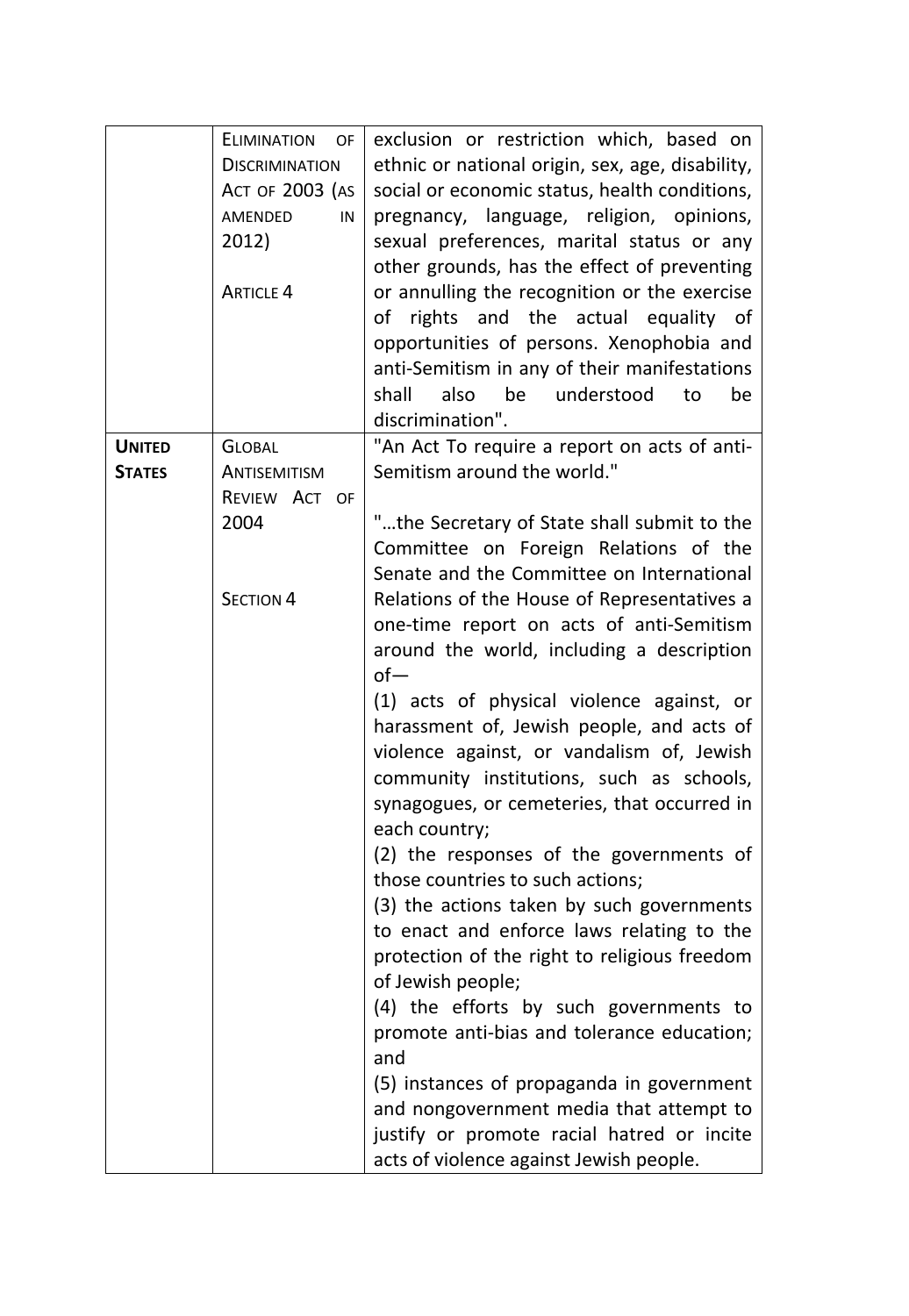|              |                       | Note -this is a law monitoring Antisemitism     |
|--------------|-----------------------|-------------------------------------------------|
|              |                       | rather than outlawing it.                       |
| <b>SPAIN</b> | PENAL CODE OF         | <b>ARTICLE 22(4)</b>                            |
|              | (AS<br>1995           | "Racist<br>Antisemitic<br>or<br>motives<br>or   |
|              | <b>AMENDED</b><br>IN  | discrimination based on ideology, religion or   |
|              | 2011)                 | beliefs of the victim, ethnic origin, race or   |
|              |                       | the nation to which he belongs, sex, sexual     |
|              | ARTICLE 22 (4)        | orientation or identity, illness or physical    |
|              | <b>ARTICLE 510(1)</b> | disabilities."                                  |
|              |                       |                                                 |
|              |                       | <b>ARTICLE 510(1)</b>                           |
|              |                       | "1. Whosoever incites discrimination, hatred    |
|              |                       | or violence against a group or association,     |
|              |                       | due to racist or antisemitic motives, or        |
|              |                       | motivations related to ideology, religion or    |
|              |                       | belief, family status, to the belonging to an   |
|              |                       | ethnic group or a race, national origin, sex    |
|              |                       | or sexual orientation, illness or disabilities, |
|              |                       | shall be punished with imprisonment for a       |
|              |                       | period of one to three years, and with a fine   |
|              |                       | of six to twelve months."                       |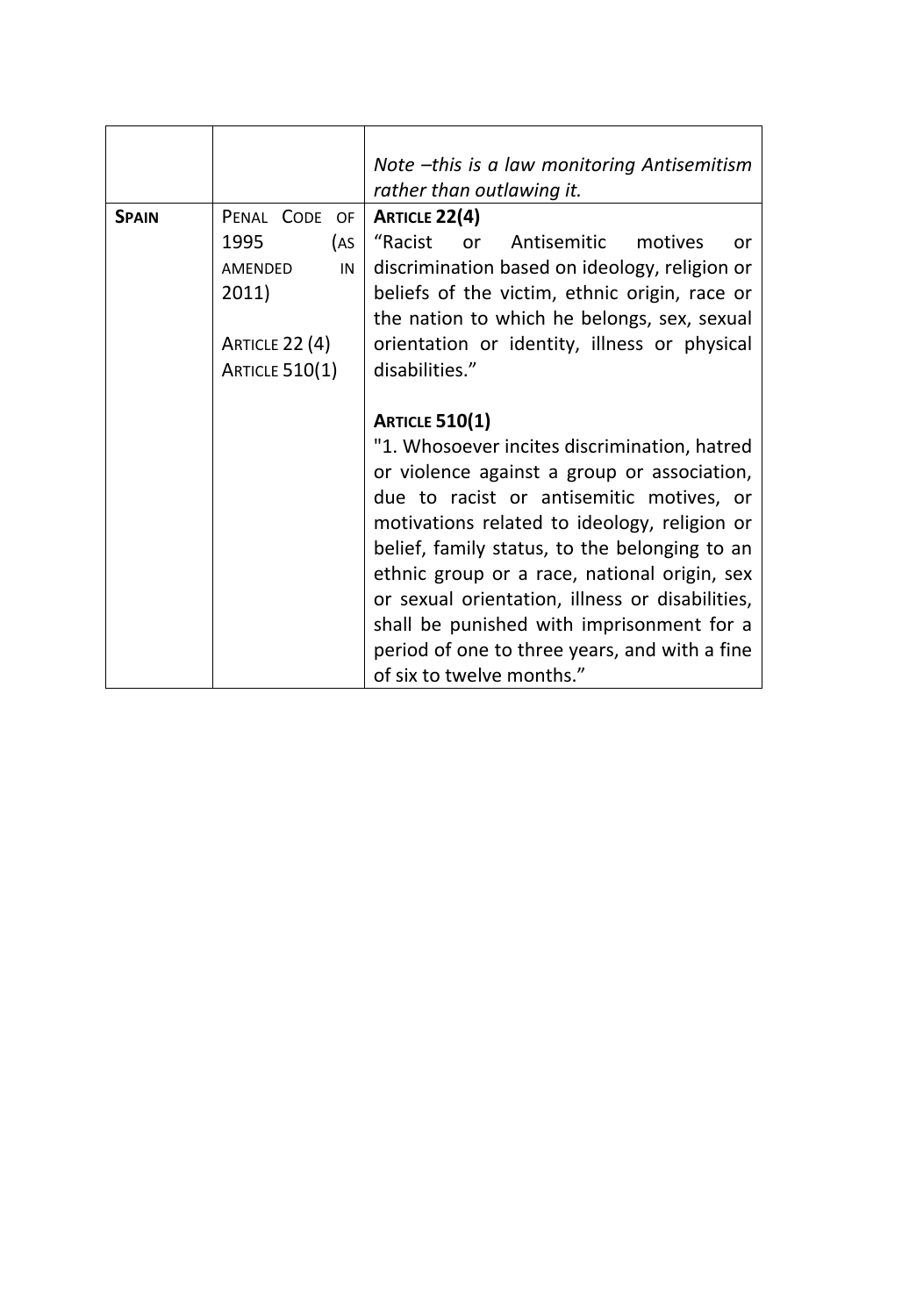

### **INTERNATIONAL DOCUMENTS**

#### **UN GENERAL ASSEMBLY RESOLUTION OF 2007[12](#page-10-0)**

*"The General Assembly*,

*Reaffirming* its resolution 60/7 of 1 November 2005,

*Recalling* that resolution60/7 observes that remembrance of the Holocaust is critical to prevent further acts of genocide,

*Recalling also* that, for this reason, resolution 60/7 rejects efforts to deny the Holocaust which, by ignoring the historical fact of those terrible events, increase the risk they will be repeated,

*Noting* that all people and States have a vital stake in a world free of genocide,

*Welcoming* the establishment by the Secretary‐General of a programme of outreach on the subject of "the Holocaust and the United Nations", and also welcoming the inclusion by Member States within their educational programmes of measures to confront attempts to deny or minimize the importance of the Holocaust,

*Noting* that 27 January has been designated by the United Nations as the annual International Day of Commemoration in memory of the victims of the Holocaust,

- 1. Condemns without any reservation any denial of the Holocaust;
- 2. Urges all Member States unreservedly to reject any denial of the Holocaust as an historical event, either in full or in part, or any activities to this end."

<span id="page-10-0"></span> $\overline{a}$  $12$  UN General Assembly Resolution of 61/255 of January 2007.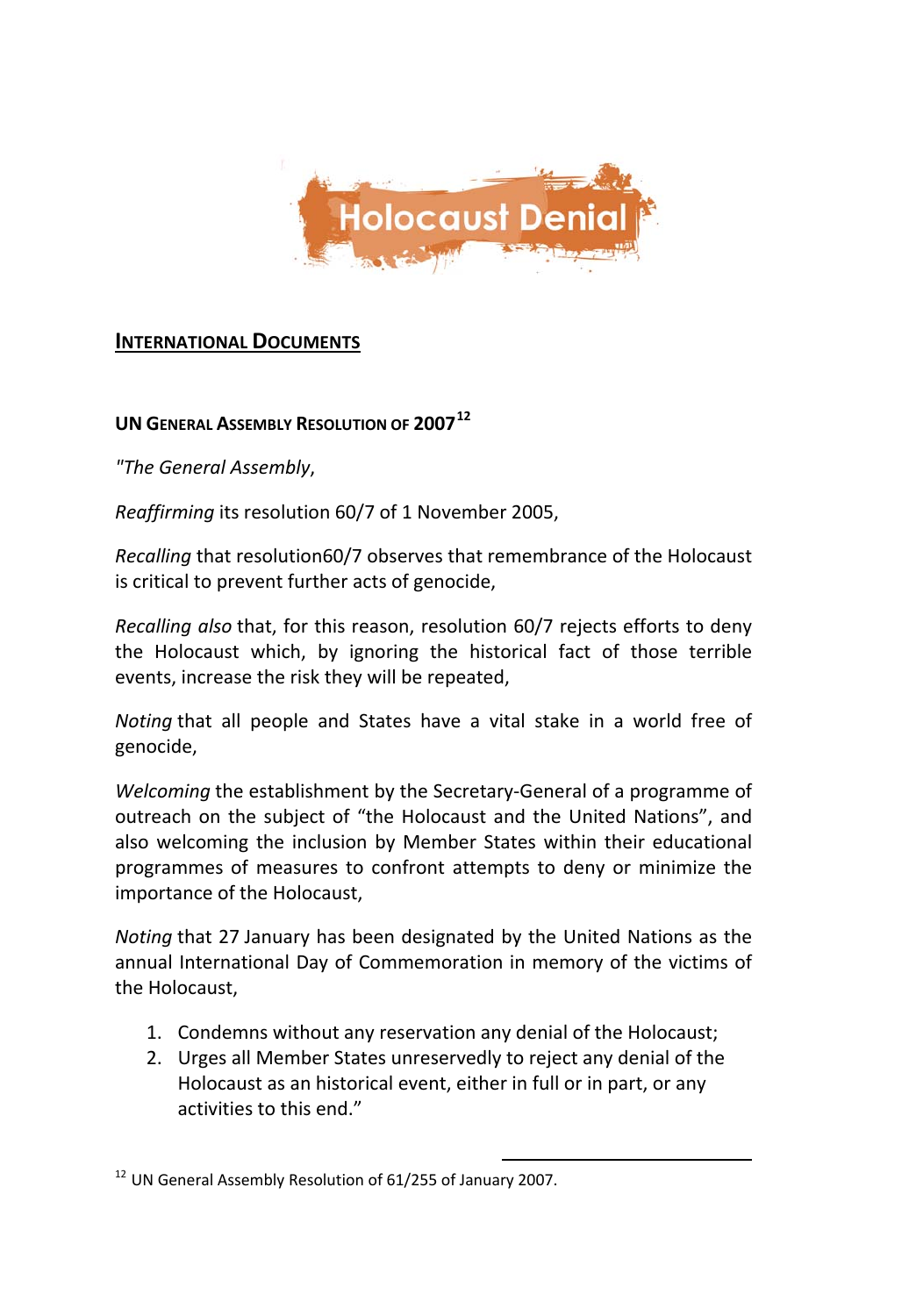#### **EUROPEAN DOCUMENTS**

**ADDITIONAL PROTOCOL TO THE CONVENTION ON CYBERCRIME, CONCERNING THE CRIMINALISATION OF ACTS OF A RACIST AND XENOPHOBIC NATURE COMMITTED THROUGH COMPUTER SYSTEMS OF 2003**[13](#page-11-0)

**Article 6 ‐** *Denial, gross minimisation, approval or justification of genocide or crimes against humanity*

"1. Each Party shall adopt such legislative measures as may be necessary to establish the following conduct as criminal offences under its domestic law, when committed intentionally and without right:

distributing or otherwise making available, through a computer system to the public, material which denies, grossly minimises, approves or justifies acts constituting genocide or crimes against humanity, as defined by international law and recognised as such by final and binding decisions of the International Military Tribunal, established by the London Agreement of 8 August 1945, or of any other international court established by relevant international instruments and whose jurisdiction is recognised by that Party.

#### 2. A Party may either

a. require that the denial or the gross minimisation referred to in paragraph 1 of this article is committed with the intent to incite hatred, discrimination or violence against any individual or group of individuals, based on race, colour, descent or national or ethnic origin, as well as religion if used as a pretext for any of these factors, or otherwise

b. reserve the right not to apply, in whole or in part, paragraph 1 of this article."

 $\overline{a}$ 

<span id="page-11-0"></span> $^{13}$ Entered into force on 1 March 2006.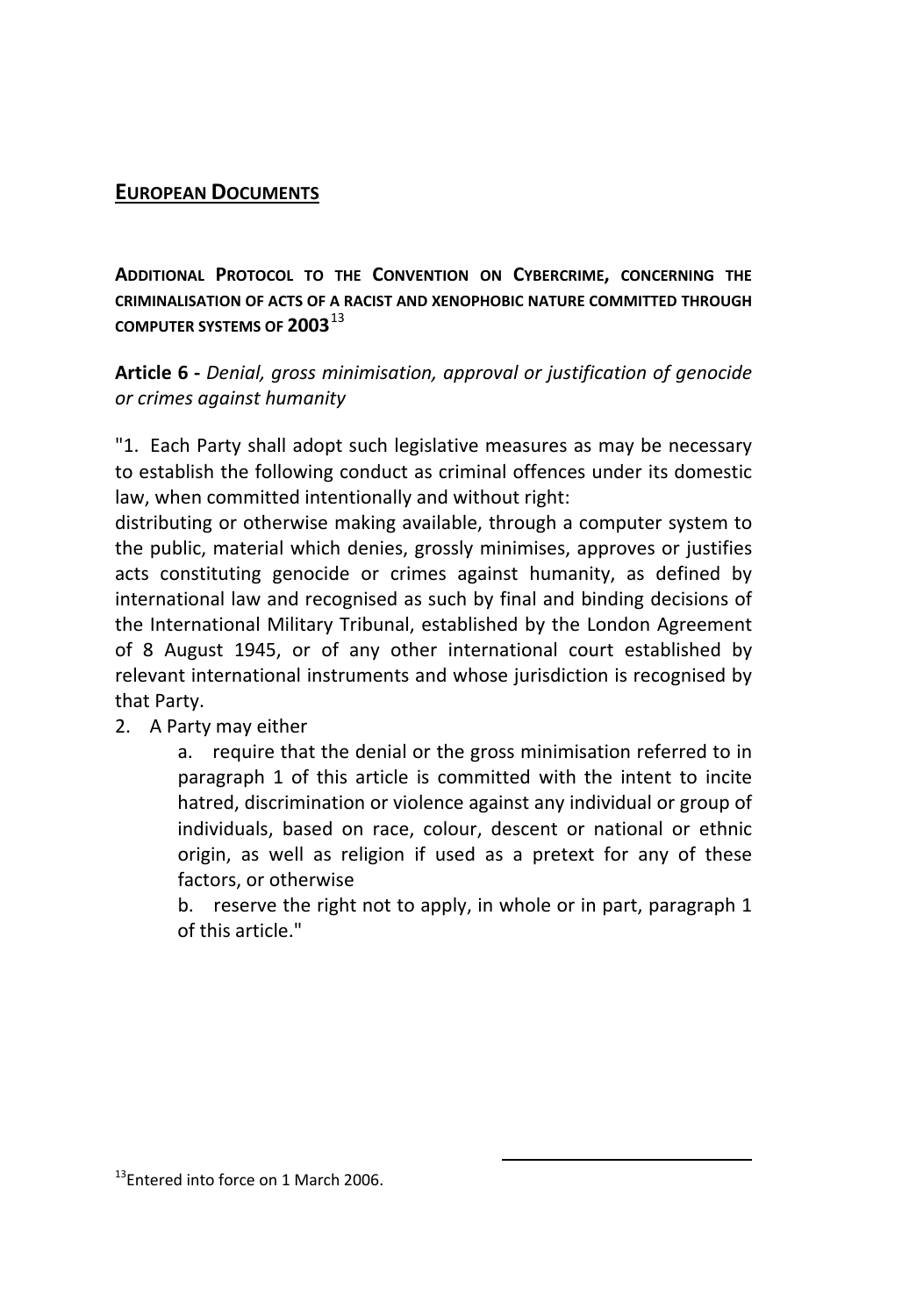**EUROPEAN COUNCIL FRAMEWORK DECISION ON COMBATING CERTAIN FORMS AND EXPRESSIONS OF RACISM AND XENOPHOBIA BY MEANS OF CRIMINAL LAW OF 2008[14](#page-12-0)**

#### **Article 1**

"(c) publicly condoning, denying or grossly trivialising crimes of genocide, crimes against humanity and war crimes as defined in Articles 6, 7 and 8 of the Statute of the International Criminal Court, directed against a group of persons or a member of such a group defined by reference to race, colour, religion, descent or national or ethnic origin when the conduct is carried out in a manner likely to incite to violence or hatred against such a group or a member of such a group;

(d) publicly condoning, denying or grossly trivialising the crimes defined in Article 6 of the Charter of the International Military Tribunal appended to the London Agreement of 8 August 1945, directed against a group of persons or a member of such a group defined by reference to race, colour, religion, descent or national or ethnic origin when the conduct is carried out in a manner likely to incite to violence or hatred against such a group or a member of such a group."

<span id="page-12-0"></span> $14$  Adopted on 28 November 2008. Published in the Official Journal L 328, 06/12/2008 P. 0055 – 0058.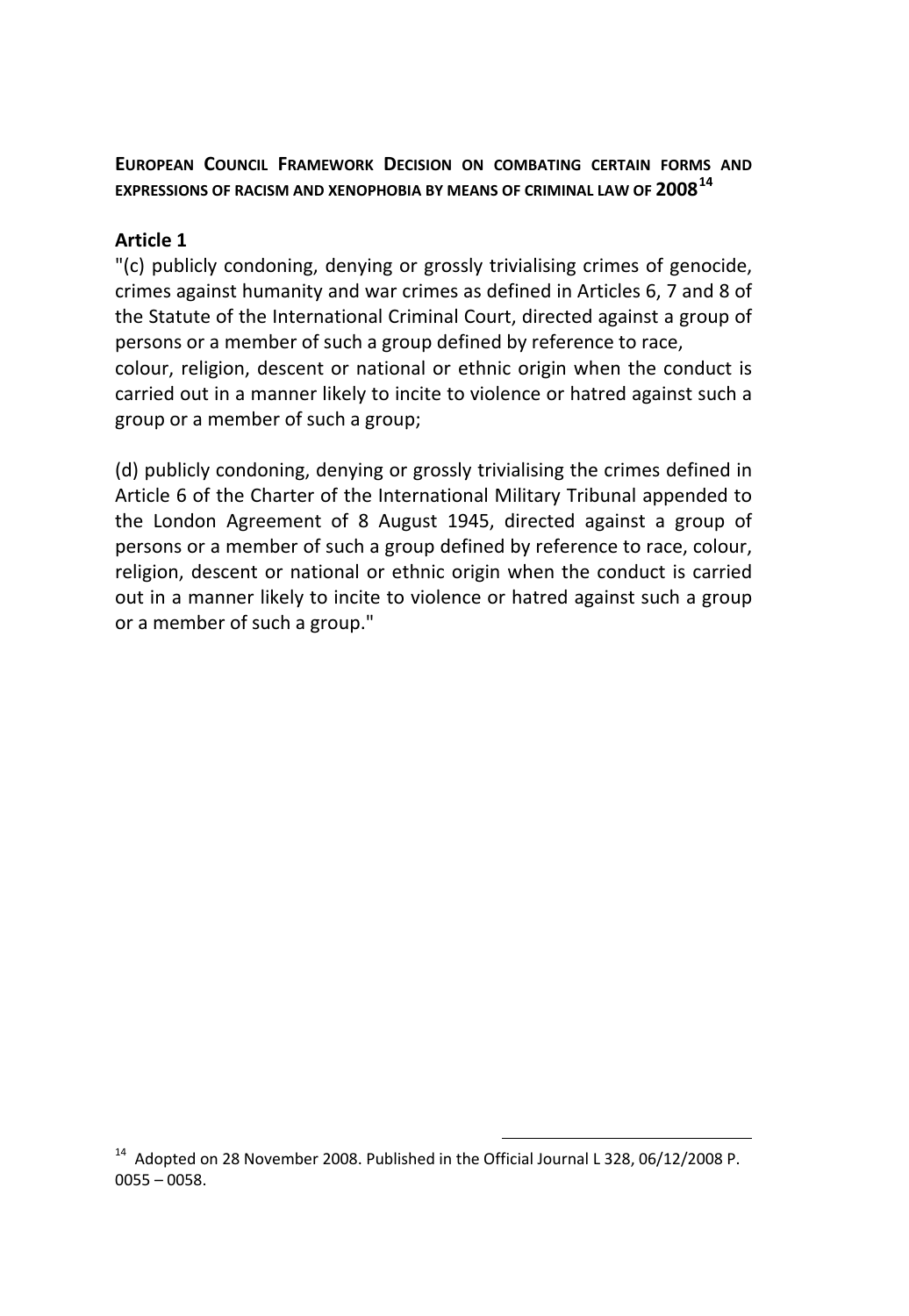## **DOMESTIC LAWS PROHIBITING HOLOCAUST AND GENOCIDE DENIAL**

| <b>ANDORRA</b> | <b>CODE</b><br>PENAL<br>OF 1990<br>(AS<br>AMENDED<br>IN<br>2010)<br><b>ARTICLE 457</b><br>ARTICLE 458 | "Whosoever<br>transmits<br>by any<br>means<br>ideologies or doctrines targeted to justify<br>the use of genocide or to make apology of<br>regimes, parties or organizations that had<br>practised or supported it, shall be punished<br>with imprisonment of three months to<br>three years"                                                                                                                                                                                                                                                                                                                                                                                                                       |
|----------------|-------------------------------------------------------------------------------------------------------|--------------------------------------------------------------------------------------------------------------------------------------------------------------------------------------------------------------------------------------------------------------------------------------------------------------------------------------------------------------------------------------------------------------------------------------------------------------------------------------------------------------------------------------------------------------------------------------------------------------------------------------------------------------------------------------------------------------------|
|                |                                                                                                       | "Whosoever denies through the media, the<br>existence of facts described as genocide in<br>this chapter, that were declared proven by<br>jurisdiction, shall be punished with<br>a<br>imprisonment up to two years."                                                                                                                                                                                                                                                                                                                                                                                                                                                                                               |
| <b>AUSTRIA</b> | PROHIBITION<br>ACT 1945 (AS<br><b>AMENDED</b><br>IN<br>1992)<br><b>ARTICLE 3H</b>                     | "A person shall also be liable to a penalty<br>under Art. 3g if, in print or in broadcast or in<br>some other medium, or otherwise publicly<br>in any manner accessible to a large number<br>of people, if he denies the National Socialist<br>genocide or other National Socialist crimes<br>against humanity, or seeks to minimise them<br>in a coarse manner or consents thereto or to<br>justify them."                                                                                                                                                                                                                                                                                                        |
| <b>BELGIUM</b> | <b>NEGATIONISM</b><br>LAW OF 1995<br>(AS AMENDED<br>IN 1999)<br><b>ARTICLE 1</b>                      | "Whosoever, in the circumstances given in<br>article 444 of the Penal Code denies, grossly<br>minimises, attempts to justify, or approves<br>of the genocide committed by the German<br>National Socialist Regime during the second<br>World War shall be punished by a prison<br>sentence of eight days to one year, and by a<br>fine of twenty six francs to five thousand<br>francs. For the application of the previous<br>paragraph, the term genocide is meant in<br>the sense of article 2 of the International<br>Treaty of 9 December 1948 on preventing<br>and combating genocide. In the event of<br>repetitions, the guilty party may in addition<br>rights<br>suspended<br>have<br>his<br>civic<br>in |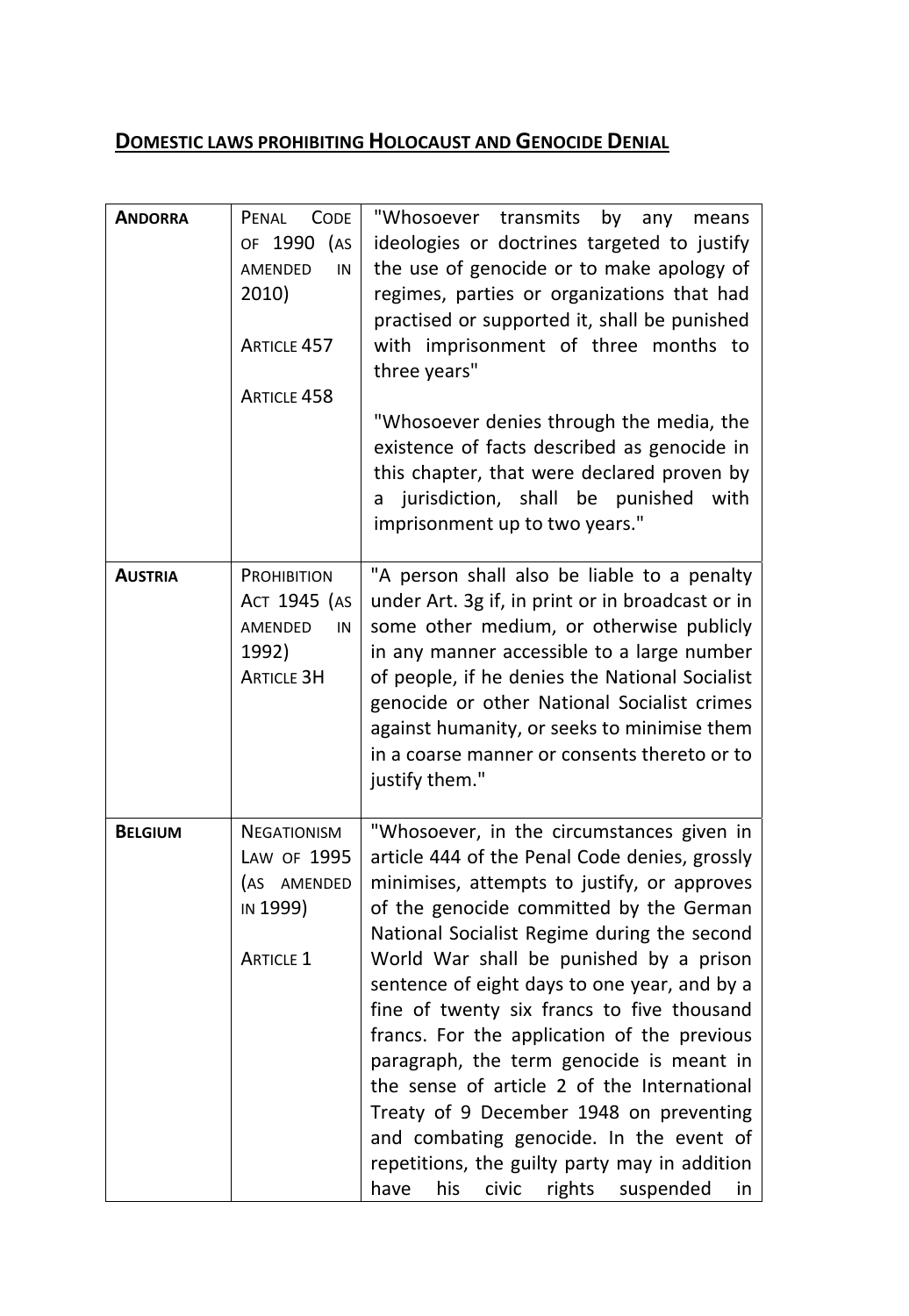|                                 |                                                                                                               | accordance with article 33 of the Penal<br>Code"                                                                                                                                                                                                                                                                                                                                                                                                                                                                                                                                                                                                    |
|---------------------------------|---------------------------------------------------------------------------------------------------------------|-----------------------------------------------------------------------------------------------------------------------------------------------------------------------------------------------------------------------------------------------------------------------------------------------------------------------------------------------------------------------------------------------------------------------------------------------------------------------------------------------------------------------------------------------------------------------------------------------------------------------------------------------------|
| <b>COLOMBIA</b>                 | <b>CODE</b><br>PENAL<br>OF 2000, (AS<br>AMENDED<br>IN<br>2011)<br><b>ARTICLE 102</b>                          | <b>AMENDMENT OF 2011:</b><br>"Whosoever, by any means spreads ideas or<br>doctrines which cause or promote genocide<br>or anti-Semitism or justify or claim to<br>rehabilitate<br>regimes<br>institutions<br>or<br>espousing practices leading thereto shall be<br>punished with imprisonment for a period of<br>ninety $-$ six to one hundred and eighty<br>months, a fine equivalent to six hundred and<br>$sixty - six$ and two thirds to one thousand<br>hundred<br>five<br>current legal monthly<br>minimum wages and disqualification from<br>the exercise of public rights and functions<br>for eighty to one hundred and eighty<br>months." |
| <b>CZECH</b><br><b>REPUBLIC</b> | PENAL<br><b>CODE</b><br>OF 2009<br>SECTION 405                                                                | "Whoever publicly denies, questions,<br>approves or seeks to justify Nazi,<br>Communist or any other genocide or any<br>crimes<br>against<br>humanity<br>other<br>as<br>committed by Nazis or Communists shall be<br>sentenced to term of imprisonment from six<br>months to three years."                                                                                                                                                                                                                                                                                                                                                          |
| <b>FRANCE</b>                   | THE FREEDOM<br>OF THE PRESS<br>ACT OF 1881<br>(AS AMENDED<br>IN 1990),<br>24<br><b>ARTICLES</b><br><b>BIS</b> | "Whoever should have disputed, through<br>one of the means listed in Article 23, the<br>existence of one or many crimes against<br>humanity, as they were defined in Article 6<br>of the Statute of the International Military<br>Court, annexed to the London Agreement<br>of 8 August 1945, that were committed by<br>members of an<br>organization declared<br>criminal by the application of Article 9 of the<br>mentioned Statute, or by one person<br>declared guilty of such crimes by a French or<br>international jurisdiction, should be<br>an<br>punished with the punishment foreseen in<br>the sixth paragraph of Article 24"          |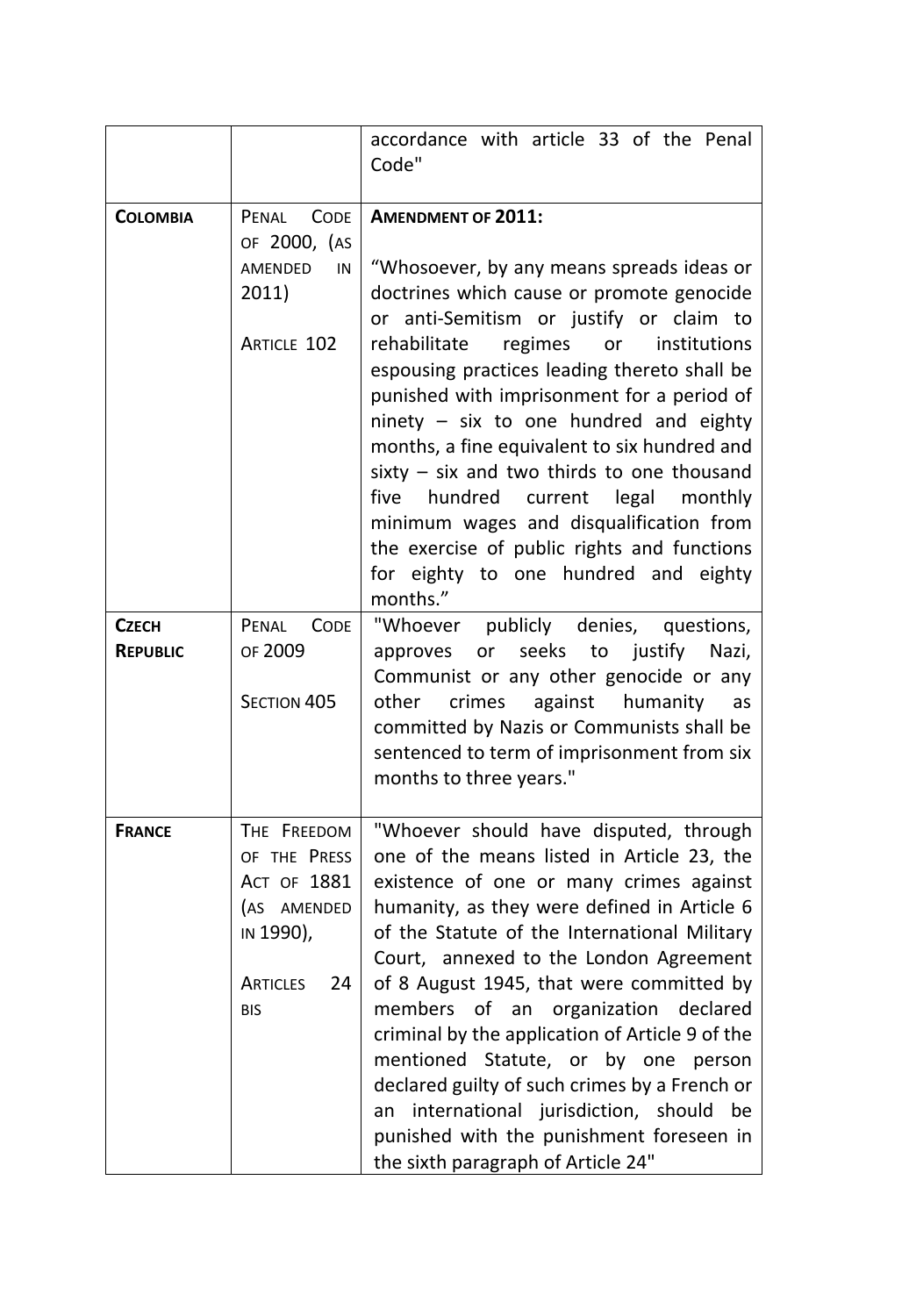| <b>GERMANY</b> | PENAL CODE<br>OF 1994 (AS<br>AMENDED<br>IN<br>2005)<br>ART. 130(3) | "3. Whosoever publicly or in a meeting<br>approves of, denies or downplays an act<br>committed under the rule of National<br>Socialism of the kind indicated in section 6<br>(1) of the Code of International Criminal<br>Law <sup>15</sup> , in a manner liable to disturb the<br>public peace shall be liable to imprisonment<br>of not more than five years or a fine. |
|----------------|--------------------------------------------------------------------|---------------------------------------------------------------------------------------------------------------------------------------------------------------------------------------------------------------------------------------------------------------------------------------------------------------------------------------------------------------------------|
|                | ART. 130 (4)                                                       | <b>ADDED IN 2005:</b><br>"4. Whosoever publicly or in a meeting<br>disturbs the public peace in a manner that<br>violates the dignity of the victims by<br>approving of, glorifying, or justifying<br>National Socialist rule of arbitrary force shall<br>be liable to imprisonment of not more than<br>three years or a fine."                                           |
| <b>HUNGARY</b> | PENAL<br><b>CODE</b>                                               | <b>AMENDMENT OF 2010:</b>                                                                                                                                                                                                                                                                                                                                                 |
|                | OF 1978 (AS                                                        |                                                                                                                                                                                                                                                                                                                                                                           |
|                | AMENDED<br>IN                                                      | "The person who publicly denies, doubts or                                                                                                                                                                                                                                                                                                                                |
|                | 2010)                                                              | trivialises the genocides and others crimes<br>against humanity committed by national                                                                                                                                                                                                                                                                                     |
|                | ART. 269/C                                                         | socialist and communist regimes, commits a<br>felony and shall be punishable<br>with<br>imprisonment of up to three years."                                                                                                                                                                                                                                               |
| <b>ISRAEL</b>  | DENIAL<br><b>OF</b>                                                | "A person who, in writing or by word of                                                                                                                                                                                                                                                                                                                                   |
|                |                                                                    |                                                                                                                                                                                                                                                                                                                                                                           |
|                | <b>HOLOCAUST</b>                                                   | mouth, publishes any statement denying or                                                                                                                                                                                                                                                                                                                                 |
|                | (PROHIBITION)                                                      | diminishing the proportions of acts                                                                                                                                                                                                                                                                                                                                       |
|                | <b>LAW OF 1986</b>                                                 | committed in the period of the Nazi regime,<br>which are crimes against the Jewish people                                                                                                                                                                                                                                                                                 |
|                | <b>ARTICLE 2</b>                                                   | or crimes against humanity, with intent to                                                                                                                                                                                                                                                                                                                                |
|                |                                                                    | defend the perpetrators of those acts or to                                                                                                                                                                                                                                                                                                                               |
|                |                                                                    | express sympathy or identification<br>with<br>them, shall be liable to imprisonment for a                                                                                                                                                                                                                                                                                 |

<span id="page-15-0"></span><sup>&</sup>lt;sup>15</sup> Section 6 on genocide appears above in Human Rights Legislation, Act to Introduce the Code of Crimes against International Lawof 26 June 2002.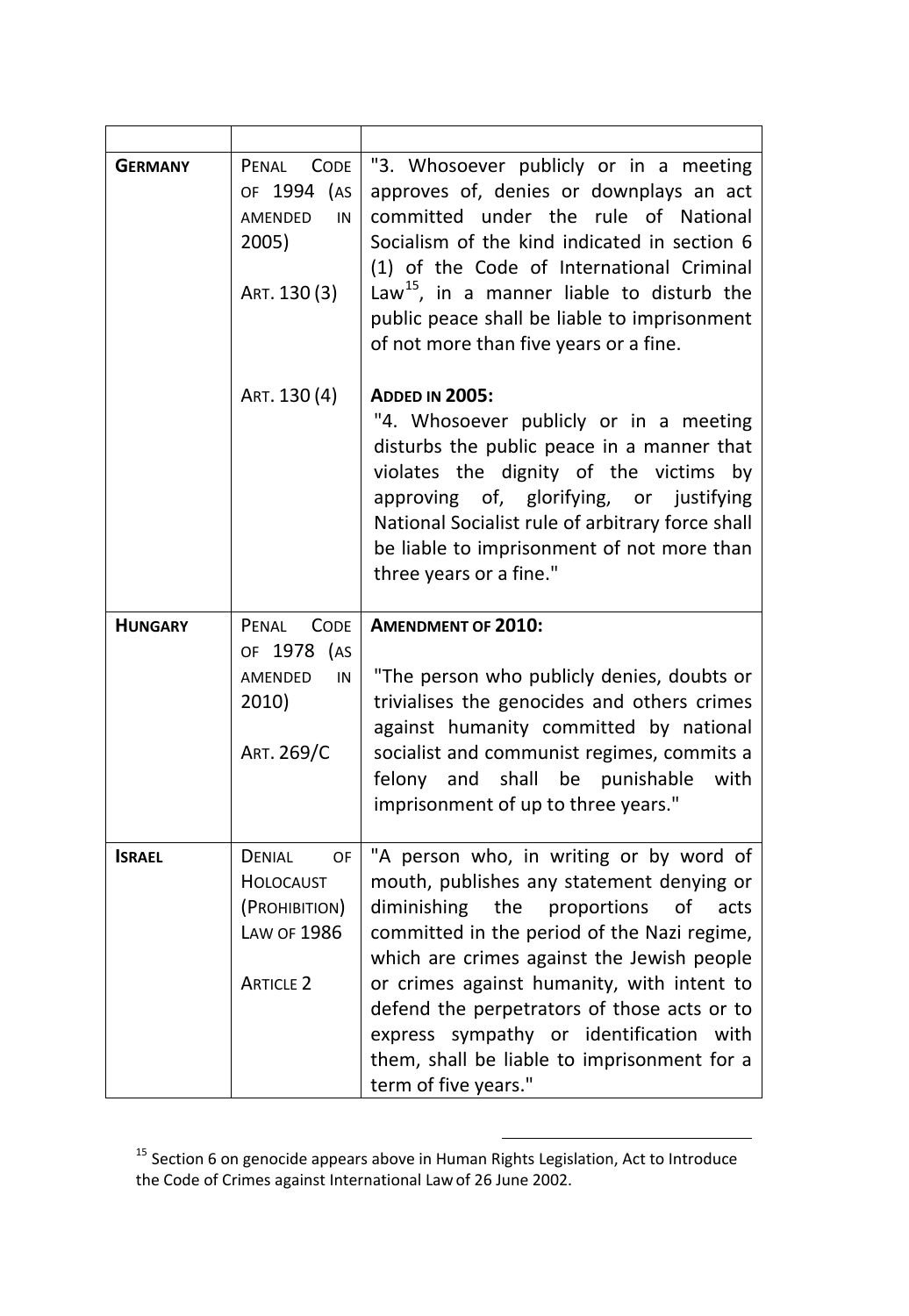| LATVIA               | <b>CODE</b><br>PENAL                | <b>AMENDMENT OF 2009:</b>                                                                                                                                                                                                        |
|----------------------|-------------------------------------|----------------------------------------------------------------------------------------------------------------------------------------------------------------------------------------------------------------------------------|
|                      | OF 1998<br>(AS<br>AMENDED<br>IN     | "For<br>person who commits public<br>a a                                                                                                                                                                                         |
|                      | 2009)                               | glorification of genocide, crime against<br>humanity, crime against peace or war crime<br>or public denial or acquittal of implemented                                                                                           |
|                      | SECTION 74                          | genocide, crime against humanity, crime<br>against peace or war crime - the applicable<br>sentence is deprivation of liberty for a term<br>of not less than five years or community<br>work."                                    |
| <b>LIECHTENSTEIN</b> | <b>CODE</b><br>PENAL<br>OF 1987     | person shall be punished with<br>I. "A<br>imprisonment of up to two years, if the<br>person                                                                                                                                      |
|                      | ART. 283 (5)                        | $1)-(4)$<br>5) publicly denies, grossly plays down the                                                                                                                                                                           |
|                      |                                     | harm of, or attempts to justify genocide or<br>other crimes against humanity, by means of                                                                                                                                        |
|                      |                                     | spoken words, writing, images, electronically<br>transmitted<br>symbols, gestures, physical<br>violence, or any other means;"                                                                                                    |
| LITHUANIA            | PENAL CODE<br>OF 2000               | Holocaust denial is illegal with prison<br>sentences of two to ten years and a fine.                                                                                                                                             |
| <b>LUXEMBOURG</b>    | <b>CODE</b><br>PENAL<br>OF 1997 (AS | <b>AMENDMENT OF 2011:</b>                                                                                                                                                                                                        |
|                      | AMENDED<br>IN<br>2011)              | "1) Whoever, by spreading speeches,<br>screams or threats in public places or<br>meetings, by written words or printed                                                                                                           |
|                      | ART. 457(3)                         | matters, by drawings, engravings, pictures,<br>emblems, images or any other written,<br>spoken or visual<br>channels, sold<br>or<br>distributed, put for sale or exposed in public<br>places or meetings, by posters or pictures |
|                      |                                     | exposed to the public, or by any other<br>audiovisual<br>means,<br>had<br>contested,<br>minimized, justified or denied the existence<br>of one or of many crimes against humanity                                                |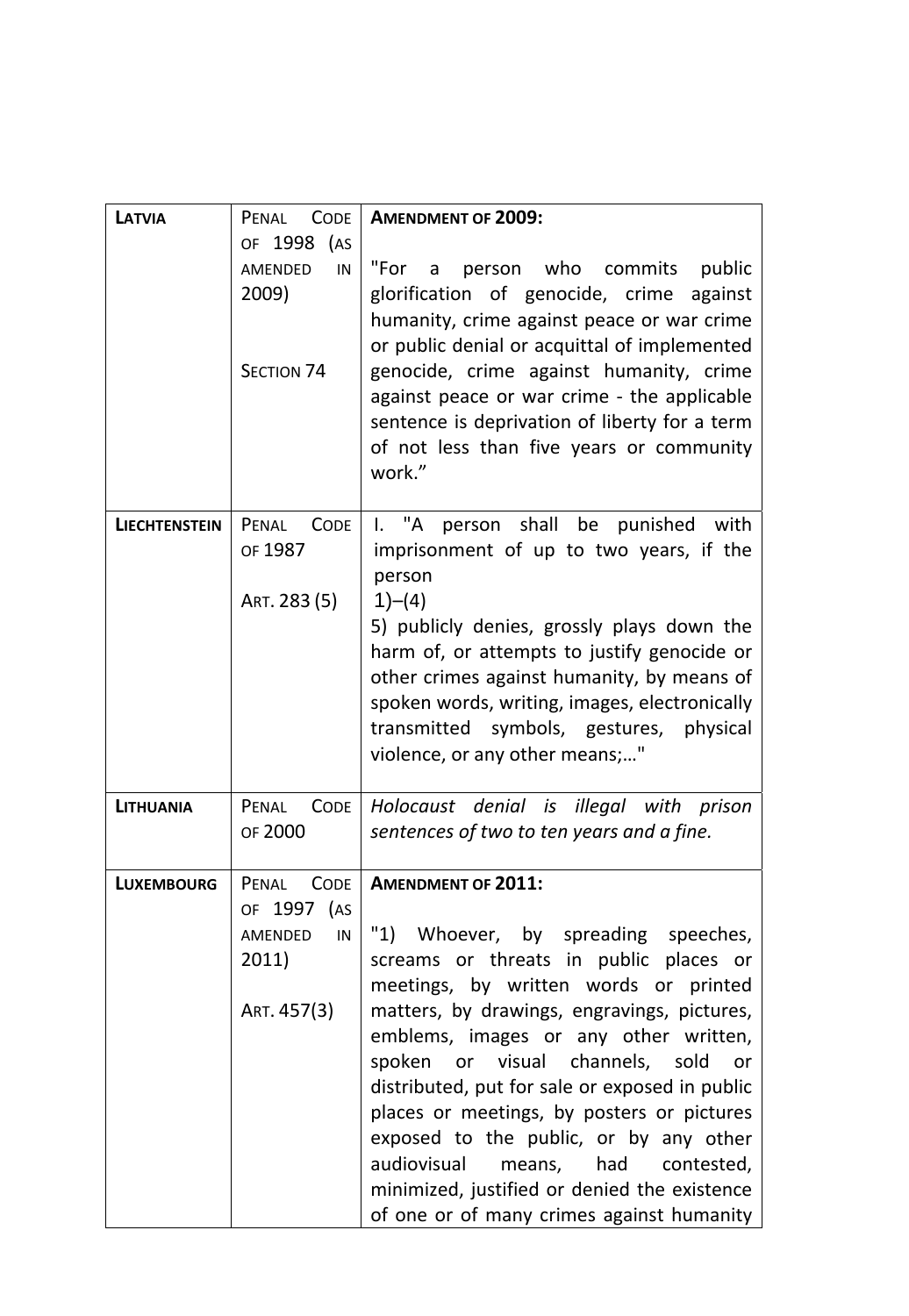|                  |                                                                      | or war crimes, as defined by Article 6 of the<br>Statute of the International Military Court,<br>annex to the London Agreements of 8<br>August 1945, that were committed by<br>members of an organization considered<br>criminal in application of Article 9 of the<br>same Statute, or by a person declared<br>culpable of such crimes by a Luxembourgian<br>or by a foreign or an international instance,<br>should be punished with imprisonment from<br>eight days to two years and with a fine from<br>251 to 25,000 euros, or with one of both<br>punishments alone.<br>2) Whoever by one of the means included in<br>above<br>mentioned<br>paragraph,<br>the<br>had<br>contested, minimized, justified or denied the<br>existence of one or of many of the<br>genocides, as defined by Law of 8 August<br>1985 on the Punishment of Genocide and by<br>Article 6 of the Statute of International<br>Criminal Court, as well as of crimes against<br>humanity and of war crimes, as defined by<br>Articles 7 and 8 of the Statute of the<br>International Criminal Court, and recognized<br>by a Luxembourgian or by an international<br>instance, should be punished with the same<br>punishments<br>or with<br>οf<br>both<br>one<br>punishments alone." |
|------------------|----------------------------------------------------------------------|-----------------------------------------------------------------------------------------------------------------------------------------------------------------------------------------------------------------------------------------------------------------------------------------------------------------------------------------------------------------------------------------------------------------------------------------------------------------------------------------------------------------------------------------------------------------------------------------------------------------------------------------------------------------------------------------------------------------------------------------------------------------------------------------------------------------------------------------------------------------------------------------------------------------------------------------------------------------------------------------------------------------------------------------------------------------------------------------------------------------------------------------------------------------------------------------------------------------------------------------------------------------|
| <b>MACEDONIA</b> | PENAL<br>CODE<br>OF 1996 (AS<br>AMENDED<br>IN<br>2009)<br>ART. 407-A | <b>AMENDMENT OF 2009:</b><br>"1. One that will publicly negate, roughly<br>minimize, approve and justify the crimes<br>stipulated in the articles 403 through 407,<br>through an information system, shall be<br>sentenced with imprisonment of one to five<br>years.<br>2. If the negation, minimizing, approval or<br>the justification is performed with intention<br>to pour hate, discrimination or violence<br>against a person or group of persons due to                                                                                                                                                                                                                                                                                                                                                                                                                                                                                                                                                                                                                                                                                                                                                                                                |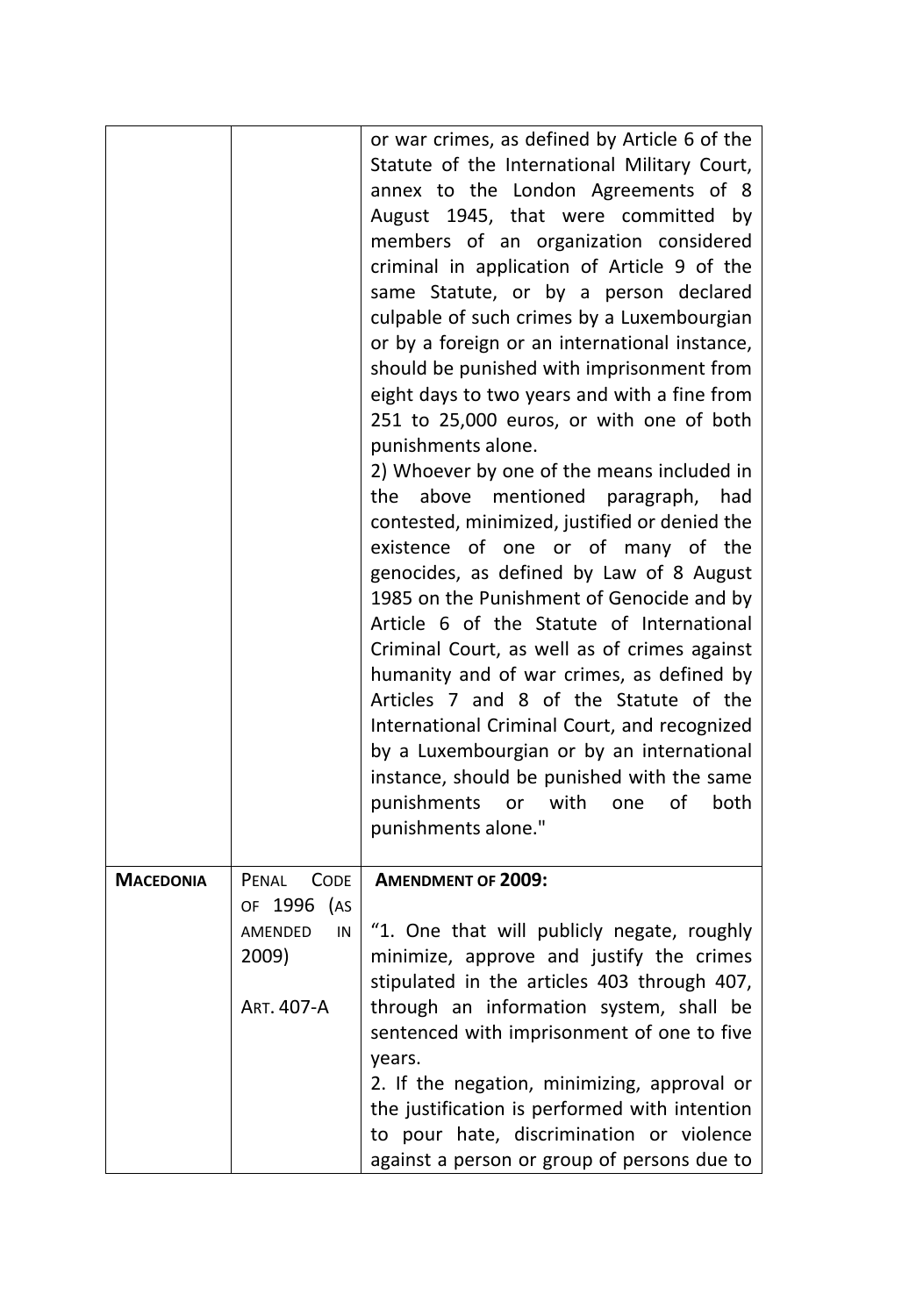|               |                                | their national, ethnic or racial origin or                 |
|---------------|--------------------------------|------------------------------------------------------------|
|               |                                | religion, the perpetrator, shall be sentenced              |
|               |                                | with imprisonment of at least four years."                 |
| <b>MALTA</b>  | PENAL<br><b>CODE</b>           | <b>AMENDMENT OF 2009:</b>                                  |
|               | OF 1985 (AS                    |                                                            |
|               | AMENDED<br>IN                  | "Whosoever publicly condones, denies or                    |
|               | 2009)                          | grossly trivializes genocide, crimes against               |
|               |                                | humanity and war crimes directed against a                 |
|               | <b>ARTICLE 82B</b>             | group of persons or a member of such a                     |
|               |                                | group defined by reference to race, colour,                |
|               |                                | religion, descent or national or ethnic origin             |
|               |                                | when the conduct is carried out in a manner                |
|               |                                |                                                            |
|               |                                | (a) likely to incite to violence or hatred                 |
|               |                                |                                                            |
|               |                                | against such a group or a member of such a                 |
|               |                                | group;<br>(b) likely to disturb public order or which is   |
|               |                                | threatening, abusive or insulting, shall, on               |
|               |                                | conviction, be liable to imprisonment for a                |
|               |                                | term from eight months to two years.()"                    |
|               |                                |                                                            |
|               |                                |                                                            |
|               |                                |                                                            |
| <b>POLAND</b> | ACT ON THE                     | "This Act shall govern:                                    |
|               | <b>INSTITUTE OF</b>            | registration, collection,<br>the<br>1.<br>access,          |
|               | <b>NATIONAL</b>                | management and use of the documents of                     |
|               | REMEMBRANCE                    | the organs of state security created and                   |
|               | - COMMISSION<br><b>FOR THE</b> | collected between 22 July 1944 and 31                      |
|               | PROSECUTION                    | December 1989, and the documents                           |
|               | OF CRIMES                      | of the organs of security of the Third Reich               |
|               | <b>AGAINST THE</b>             | and the Union of Soviet Socialist Republics<br>concerning: |
|               | POLISH                         | a) crimes perpetrated against persons of                   |
|               | <b>NATION OF</b>               | Polish nationality and Polish citizens of other            |
|               | 1998                           | nationalities in the<br>ethnicity,<br>period               |
|               |                                | between<br>1939 and<br>1 September<br>31                   |
|               | ARTICLE 1, 55                  | December 1989:                                             |
|               |                                | - Nazi crimes, communist crimes, other                     |
|               |                                | crimes constituting crimes against peace,                  |
|               |                                | crimes against humanity or war crimes                      |
|               |                                | b) other politically motivated repressive                  |
|               |                                | measures committed by functionaries of                     |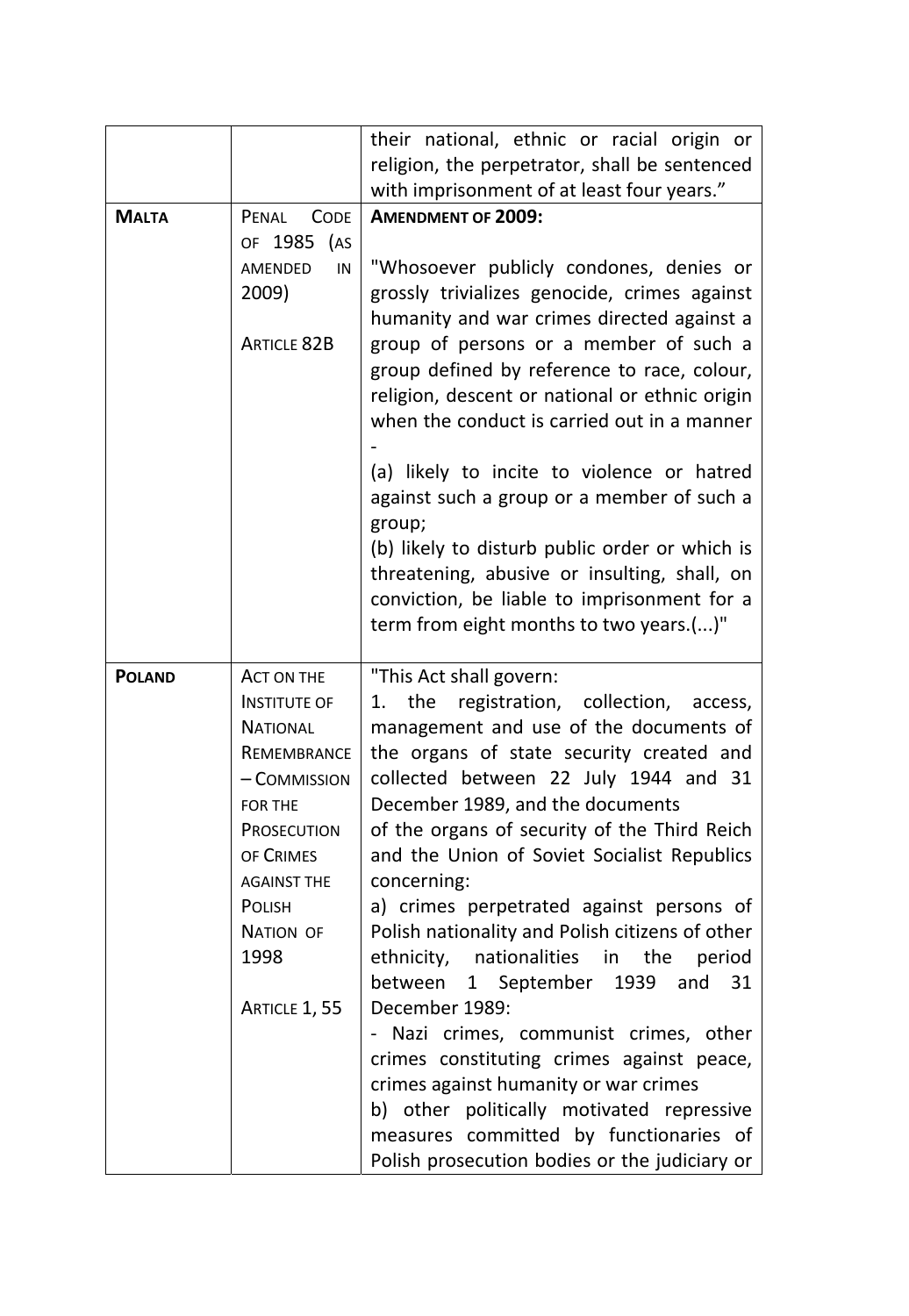| <b>PORTUGAL</b> | PENAL<br><b>CODE</b>         | persons acting upon their orders, and<br>disclosed in the content of the rulings given<br>pursuant to the Act of 23 February 1991 on<br>the Acknowledgement as Null and Void<br>Decisions Delivered on Persons Repressed<br>Activities for the Benefit of the<br>for<br>Independent Polish State (Journal of Laws of<br>1993 No. 34, item 149, of 1995 No. 36, item<br>159, No. 28, item 143, and of 1998 No. 97,<br>item 604)<br>55. He who publicly and contrary to facts<br>contradicts the crimes mentioned in Article<br>1, clause 1 shall be subject to a fine or a<br>penalty of deprivation of liberty of up to<br>three years. The judgment shall be made<br>publicly known."<br>"2. Whosoever, in a public meeting, in a |
|-----------------|------------------------------|------------------------------------------------------------------------------------------------------------------------------------------------------------------------------------------------------------------------------------------------------------------------------------------------------------------------------------------------------------------------------------------------------------------------------------------------------------------------------------------------------------------------------------------------------------------------------------------------------------------------------------------------------------------------------------------------------------------------------------|
|                 | OF 1982 (AS                  | written matter intended for dissemination                                                                                                                                                                                                                                                                                                                                                                                                                                                                                                                                                                                                                                                                                          |
|                 | AMENDED<br>IN                | or by any other means of communication,                                                                                                                                                                                                                                                                                                                                                                                                                                                                                                                                                                                                                                                                                            |
|                 | 2008)                        | (b) insults or injures a person or a group of<br>persons because of their race, colour,                                                                                                                                                                                                                                                                                                                                                                                                                                                                                                                                                                                                                                            |
|                 | ART.                         | national or ethnic origin or<br>religion,                                                                                                                                                                                                                                                                                                                                                                                                                                                                                                                                                                                                                                                                                          |
|                 | 240(2)(B)                    | specifically denial of war crimes or crimes<br>against peace and humanity; with the                                                                                                                                                                                                                                                                                                                                                                                                                                                                                                                                                                                                                                                |
|                 |                              | intention to incite to racial or religious                                                                                                                                                                                                                                                                                                                                                                                                                                                                                                                                                                                                                                                                                         |
|                 |                              | discrimination or to encourage it, shall be<br>punished with imprisonment of a period of 6                                                                                                                                                                                                                                                                                                                                                                                                                                                                                                                                                                                                                                         |
|                 |                              | months to 5 years."                                                                                                                                                                                                                                                                                                                                                                                                                                                                                                                                                                                                                                                                                                                |
| <b>ROMANIA</b>  | <b>EMERGENCY</b>             | "Public disavowal or denial of the Holocaust,<br>or of the effects thereof, shall be punished                                                                                                                                                                                                                                                                                                                                                                                                                                                                                                                                                                                                                                      |
|                 | ORDINANCE<br>31<br>No.<br>OF | with imprisonment between 6 months and 6                                                                                                                                                                                                                                                                                                                                                                                                                                                                                                                                                                                                                                                                                           |
|                 | 2006                         | years and the loss of certain rights."                                                                                                                                                                                                                                                                                                                                                                                                                                                                                                                                                                                                                                                                                             |
|                 |                              |                                                                                                                                                                                                                                                                                                                                                                                                                                                                                                                                                                                                                                                                                                                                    |
|                 | <b>ARTICLE 6</b>             |                                                                                                                                                                                                                                                                                                                                                                                                                                                                                                                                                                                                                                                                                                                                    |
| <b>SLOVAKIA</b> | PENAL<br><b>CODE</b>         | "(1) Any person who publicly                                                                                                                                                                                                                                                                                                                                                                                                                                                                                                                                                                                                                                                                                                       |
|                 | OF 2006                      | a) incites to violence or hatred against a                                                                                                                                                                                                                                                                                                                                                                                                                                                                                                                                                                                                                                                                                         |
|                 |                              | group of people or individual for the reason                                                                                                                                                                                                                                                                                                                                                                                                                                                                                                                                                                                                                                                                                       |
|                 |                              | of race, nation, nationality, colour of skin,                                                                                                                                                                                                                                                                                                                                                                                                                                                                                                                                                                                                                                                                                      |
|                 | SECTION 424A                 | ethnic group, gender or for religion, if it is                                                                                                                                                                                                                                                                                                                                                                                                                                                                                                                                                                                                                                                                                     |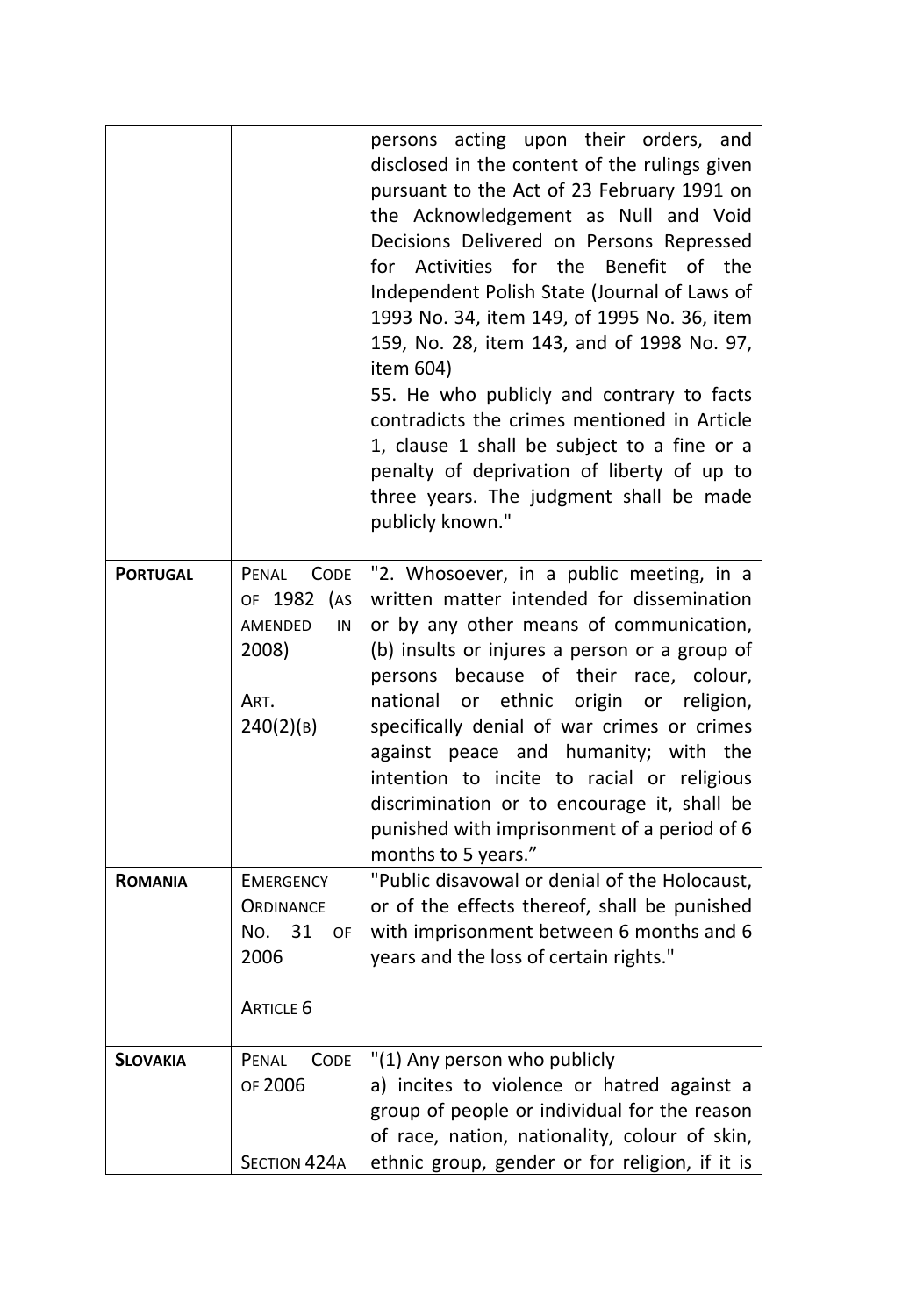|                 |                                         | pretext for incitement from given reasons,<br>or<br>b) defames such a group or individual or<br>threatens them by publicly excusing an act<br>considered by articles 6,7 and 8 of the Rome<br>Statute of International Criminal Court to be<br>genocide, crime against humanity or war<br>crime or crime considered by article 6 of the<br>Rome Statute of International Criminal Court<br>annexed to the Agreement for the<br>Prosecution and Punishment of the Major<br>War Criminals of the European Axis dated 8<br>August 1945 to be a crime against peace,<br>war crime or crime against humanity, if the<br>act is committed against such a group of<br>people or individual, or if the perpetrator or<br>co-perpetrator of this act was condemned<br>by irrevocable sentence of the international<br>court, if it was not abolished in legal<br>proceeding, publicly denies or seriously<br>detracts such an act, if it is committed<br>against such person or individual, is liable to<br>a term of imprisonment of one to three<br>years.<br>$(2)$ ()." |
|-----------------|-----------------------------------------|-------------------------------------------------------------------------------------------------------------------------------------------------------------------------------------------------------------------------------------------------------------------------------------------------------------------------------------------------------------------------------------------------------------------------------------------------------------------------------------------------------------------------------------------------------------------------------------------------------------------------------------------------------------------------------------------------------------------------------------------------------------------------------------------------------------------------------------------------------------------------------------------------------------------------------------------------------------------------------------------------------------------------------------------------------------------|
| <b>SLOVENIA</b> | <b>PENAL CODE</b><br><b>ARTICLE 297</b> | <b>ADDED IN 2008:</b><br>"(1) Whoever publicly provokes or stirs up<br>ethnic, racial, religious or other hatred, strife<br>or intolerance, or provokes any other<br>inequality on the basis of physical or mental<br>deficiencies or sexual orientation, shall be<br>punished by imprisonment of up to two<br>years.<br>(2) The same sentence shall be imposed on a                                                                                                                                                                                                                                                                                                                                                                                                                                                                                                                                                                                                                                                                                              |
|                 |                                         | person who publicly disseminates ideas on<br>the supremacy of one race over another, or<br>provides aid in any manner for racist activity<br>or denies, diminishes the significance of,<br>approves, disregards, makes fun of,<br>or                                                                                                                                                                                                                                                                                                                                                                                                                                                                                                                                                                                                                                                                                                                                                                                                                              |